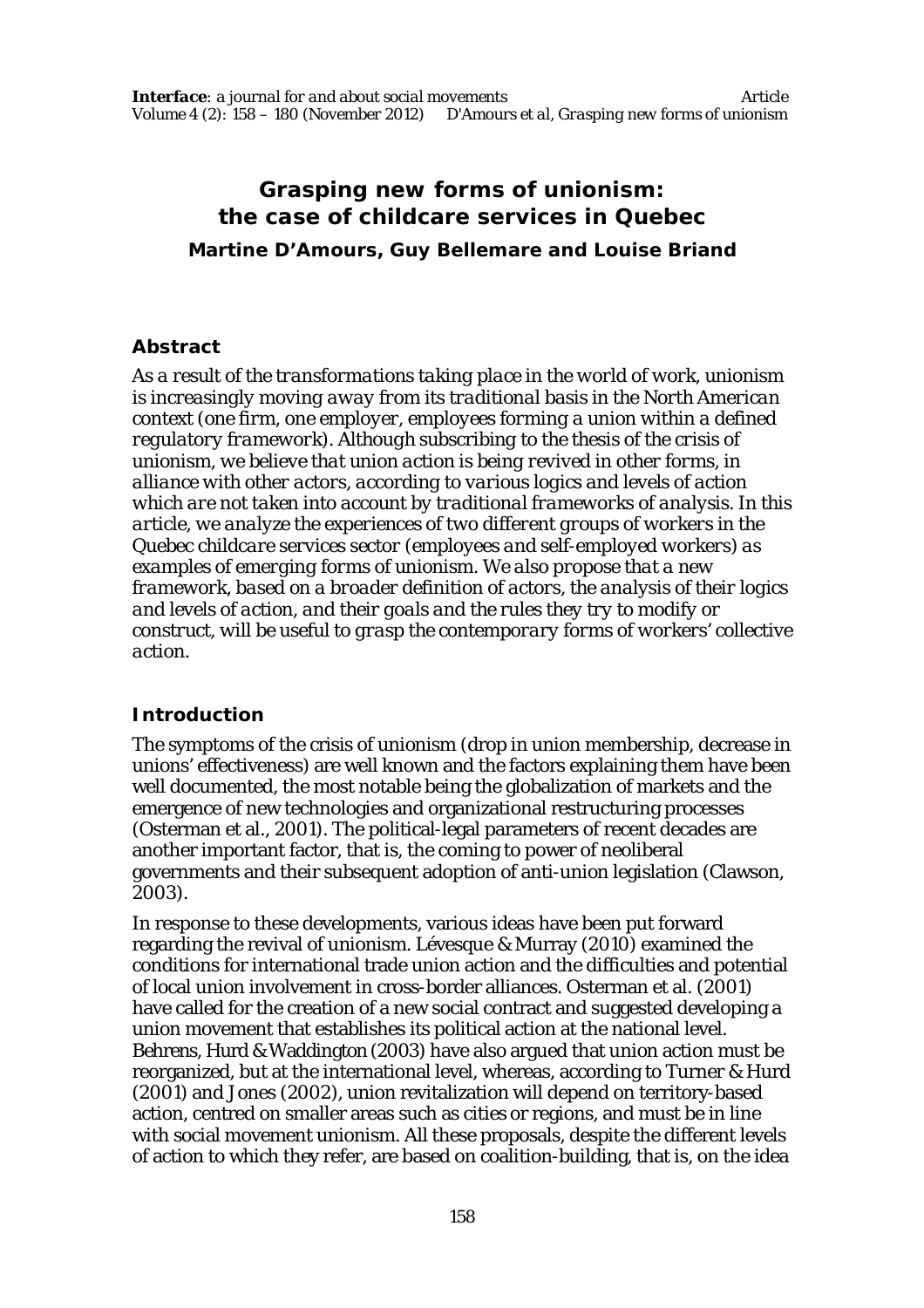that unions must establish bidirectional relations with other social actors in order to carry out their action successfully.

While we generally subscribe to the thesis of the crisis of unionism and the proposals for ending this crisis, we nevertheless believe that the situation is not as dark as it might seem. We suggest that, because of the transformations that are taking place in the world of work, unionism is increasingly moving away from its traditional basis in the North American context (one firm, one employer, employees forming a union within a defined regulatory framework) and that union action is being revived in other forms, which are driven by various logics and at different levels of collective action. We posit, therefore, that the traditional framework of analysis of unionism overlooks emerging forms and that it is this framework that needs to be renewed. In support of this position, we will analyze the union action taken by two different groups of workers (employees and self-employed workers) in the same sector (childcare services) and the same geo-political context (Quebec, following the introduction of the government's family policy in 1997).

#### **Transformations in the world of work and the need to renew the framework of analysis of union action**

The world of work, on which union action and the traditional union logic underlying it was built, has changed. In support of our position regarding the prospects of unionism presented above, we will present the changes that have been associated with boundaries – of work, the firm, and social systems–, and will bring out their impacts for the analysis of union action. In this article, the notion of boundary refers to the contours of the object to be analyzed and the identification of actors and their loci of action.

On the one hand, Taylor (2004) proposes a new conceptualization of work that includes formal and informal, public and private, and paid and unpaid work. These descriptive terms reveal a variety of forms of work (see Table 1) – brought together by Taylor under the expression *Total social organization of labour* – which show the limits of separating the public and private spheres of work and, more generally, a broadening of the boundaries of work. Broadening the boundaries of work implies the emergence of new objects of study, such as transitional labour markets (Gazier, 2003; Schmid & Gazier, 2002), and gives rise to issues which have not received much attention in the past, such as workfamily balance, patterns of consumption, and gender issues. The broadening of these boundaries also requires that researchers consider and explain the links between labour policies and social policies.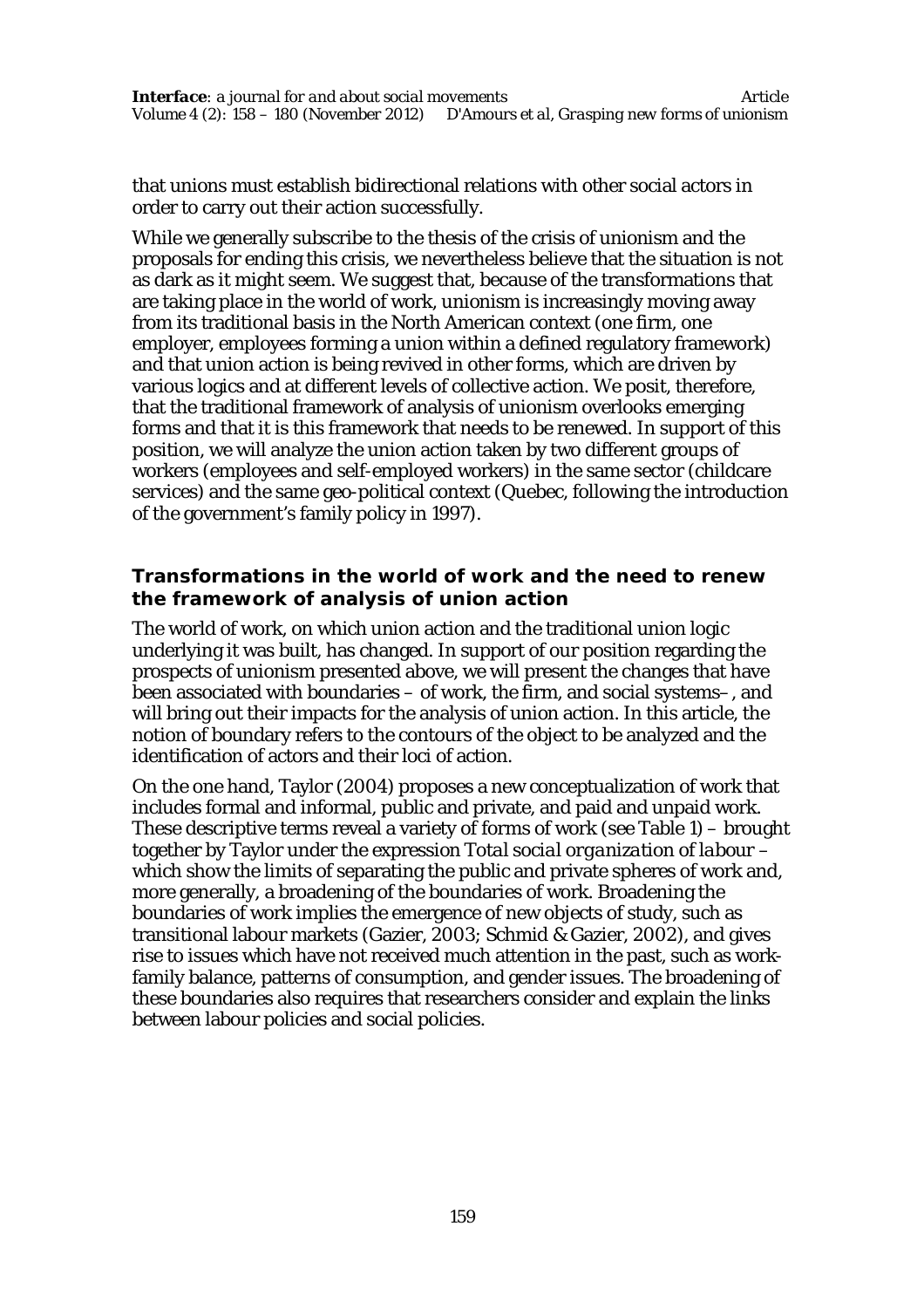|               | <b>Formal</b><br><b>Public or private</b>                             | <b>Informal</b>                                            |                                                                            |  |
|---------------|-----------------------------------------------------------------------|------------------------------------------------------------|----------------------------------------------------------------------------|--|
|               |                                                                       | <b>Public</b>                                              | Private                                                                    |  |
|               | Formal employment in the<br>public, private and non-profit<br>sectors | Informal economic<br>activity                              | Paid domestic labour                                                       |  |
| Paid          | e.g. employment in a<br>childcare centre                              | e.g. paid babysitting for<br>friends or neighbours         | e.g. paid babysitting<br>within the family                                 |  |
|               | Formal activity in the public,<br>private and non-profit sectors      | Informal unpaid<br>economic activity                       | Domestic labour                                                            |  |
| <b>Unpaid</b> | e.g. volunteer work in a<br>hospital                                  | e.g. helping a third<br>party, such as a sick<br>neighbour | e.g. housework in<br>one's own home,<br>caring for a sick<br>family member |  |

#### Table 1: Forms of work. Adapted from Taylor (2004, 39).

On the other hand, the emergence of new organizational forms such as networkbased (Briand & Bellemare, 2005) and team-based organizations (Briand & Bellemare, 2006) and the revival of own-account self-employment for a client firm (D'Amours, 2006) implies that the legal boundaries of the firm no longer define the relationship at play, the actors involved, or even the locus of their action. The changing boundaries of the firm require taking into account the action of recognized social actors (employer, union, state) but also that of other actors (e.g. the client, see Bellemare, 2000) whose existence and role remain a priori undetermined.

Moreover, it has been observed that the powers of the state are increasingly being delegated to supra-national bodies and to cities and territorial communities (Boyer & Hollingsworth, 1997). This trend has been accompanied by the phenomenon of "glocalization," that is, the idea that market globalization has been coupled with a localization movement (Jacobs, 1984; Boyer & Hollingsworth, 1997; Sassen, 2000). These changes refer to an "upwards" and "downwards" extension of the boundaries of social systems which, in their own way, demand a questioning of the traditional levels of analysis of union action (shop floor, firm, national, international) and the traditional actors (employer, union, state). In order to explain union action in the context of glocalization, researchers must therefore include in their analyses new levels of analysis and new actors.

Faced with the observable changes in the boundaries of work, the firm, and social systems, new forms of unionism are emerging. These emerging forms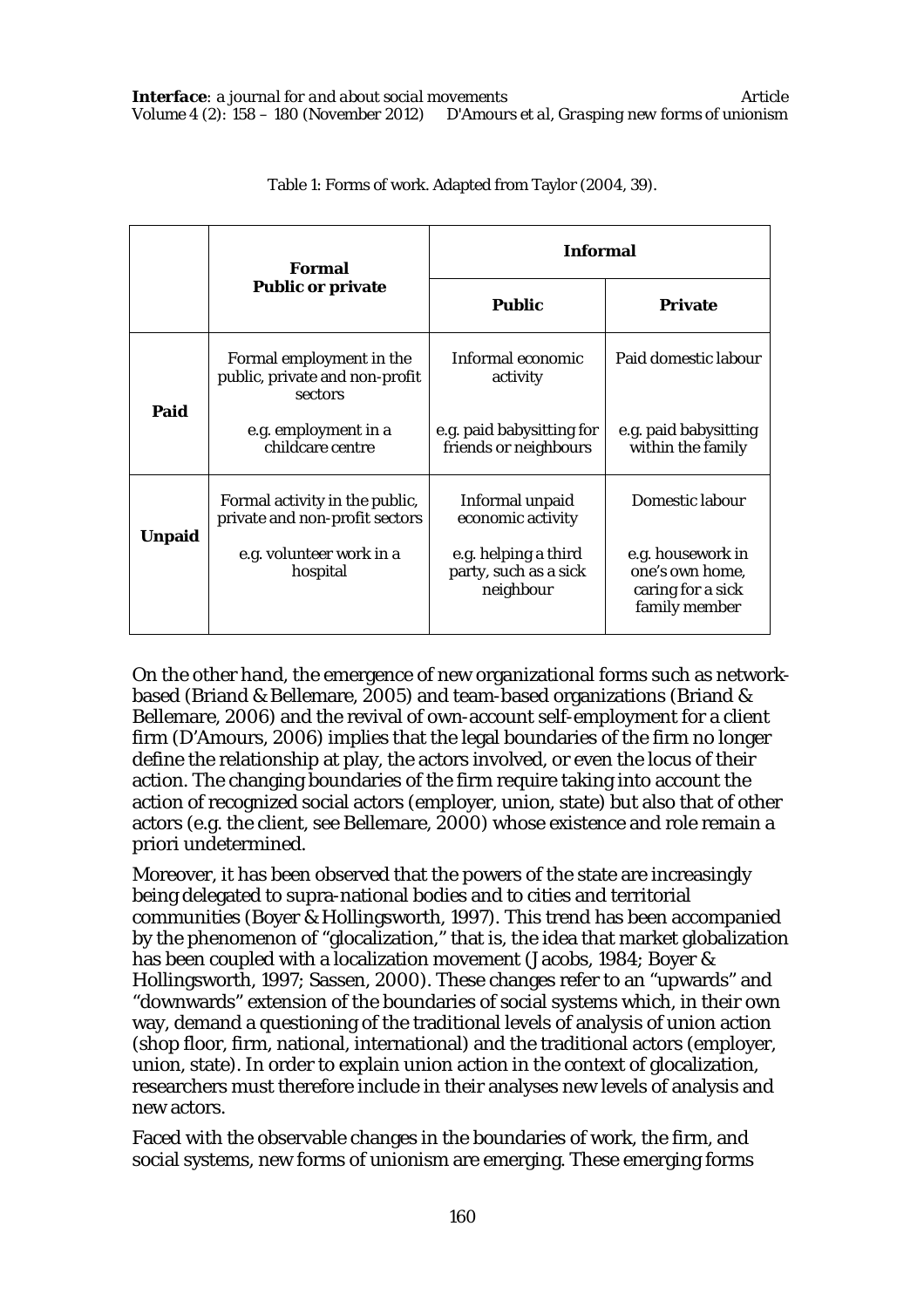differ from the traditional model in various ways: they extend beyond the boundaries that traditionally restricted union action to unionized workers; they transcend the boundaries of the firm, their action being situated at different levels, in particular, the sectoral and territorial levels; they also offer the possibility of developing alliances with other actors, whose identities and logics of action influence the demands put forward and the types of union action taken. In sum, the emerging forms of unionism can lead to impacts not only with regard to working conditions, but also with regard to public policies in the area of "life politics" (Giddens 1991) as well as new rules pertaining to the employment relationship and collective bargaining.

In order to grasp the potential for union renewal offered by these emerging forms of unionism, we suggest that it is necessary to renew the framework of analysis of union action, breaking with the static approaches which have, to date, characterized this field of study. This framework of analysis must be based on broader conceptions of the actors and logics of action involved and of the levels of union action considered.

#### **The actors**

Bellemare defines the industrial relations actor as "an individual, group, or institution with the ability to influence, through its action, the direction of industrial relations (direct action) or the actions of other industrial relations actors (indirect action)" (Bellemare, 2000: 386). According to this definition, the notion of actor is continuous rather than dichotomous: the actor can be more or less significant depending on the continuity and depth of his/her action and his/her capacity to reach certain goals and bring about changes in the industrial relations system, with more significant actors managing to bring about changes that are both substantial and lasting.

# **The logics of action**

Collective action can borrow from various registers of meaning or "interpretive frameworks that allow the actors to share the same understanding of the social reality and the meaning of their actions," which Enjolras refers to as "logics of action" (Enjolras, 2006: 73). This concept is closely related to that of "framing" used by Yates to study the unionization of care workers in British Columbia (Yates, 2010). Based on the definitions identified above, D'Amours (2010) developed a framework involving three parameters: the identities mobilized by the actors, their goals and demands, and lastly, the rules that the collective action is attempting to modify or construct.

#### **The levels of action**

The changing boundaries of social systems challenge the traditional levels of analysis of union action (shop floor, firm, national, international) and the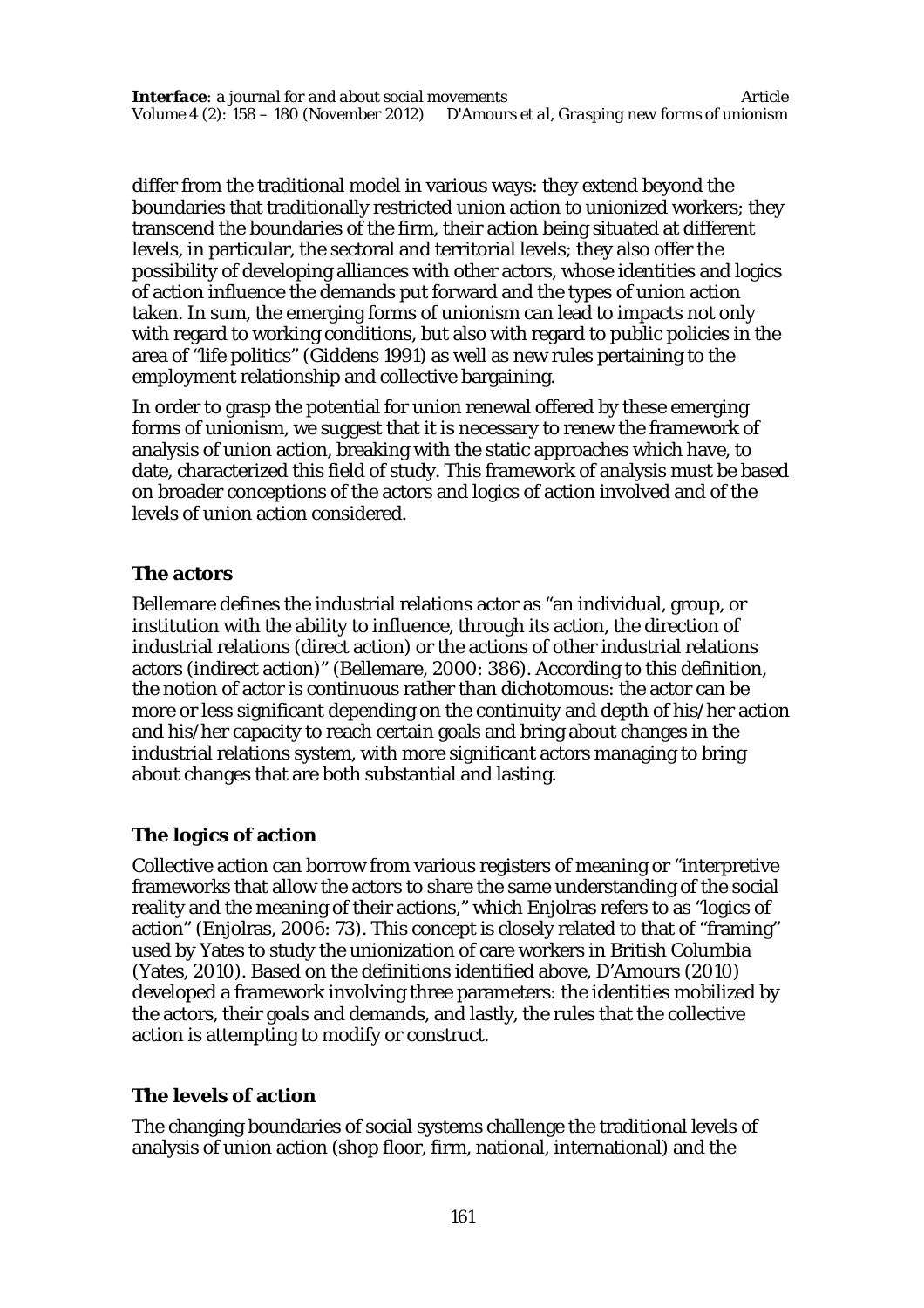traditional actors (employer, union, state). In order to explain union action in the context of glocalization, researchers must therefore include in their analyses new levels of analysis and new actors. In our view, an industrial relations system constitutes both the conditions for and the results of the interaction of actors in the field of work. Neither actors nor contexts can be totally circumscribed *a priori*, since they are defined through their interaction. Industrial relations are conceived of in terms of an appropriation and transformation of the environment by the actors concerned, as opposed to being interpreted as the passive localization of activities (local context) in specific situations (national context) (Giddens 1984).<sup>1</sup>

In support of this position, we will analyze the experiences of two different groups of child care workers, in the same geo-political context (Quebec, following the introduction of the government's family policy in 1997), in search of actors, logics and levels of collective action which are different from those associated with traditional unionism and which could therefore help us to grasp emerging forms of unionism.

Quebec is an interesting case study in several ways. Indeed, although the rate of unionization in Quebec has levelled off in recent years, it remains much higher than elsewhere in North America (approximately 40%). Moreover, Quebec has seen the emergence of collective labour relations systems – based on the Wagner Act – which differ from the general system, the extension of the terms of collective agreements to non-unionized workers (a phenomenon which has nevertheless been in decline since the 1980s) and the implementation of a system of labour relations between self-employed workers in the arts sector (theatre artists, recording artists, cinema artists and multimedia artists) and producers. Lastly, it should be noted that the favoured locus for the development of childcare services in Quebec is the social economy firm rather than the for-profit firm or public organization. This important distinction partly explains the potential of unionism in this sector but also the challenges it faces in terms of renewal.

The empirical data will be drawn from previous work by Bellemare, Gravel, Briand & Vallée (2006). Bellemare et al. conducted 43 interviews with provincial and local representatives from the trade union confederations in the childcare sector, representatives from the two childcare associations, representatives from the Ministère de la Famille et de l'Enfance (MFE, ministry of family and childhood), and local childcare workers and managers.. D'Amours (2010) studied the logics of action of independent workers' associations, two of which were in the childcare sector, and conducted a questionnaire-based survey (forthcoming) on the aspirations for collective action of unionized home childcare providers (HCPs) affiliated with the *Centrale des syndicats du Québec* (CSQ, a major Quebec trade union confederation).

 $\overline{a}$ 

<sup>1</sup> See Bellemare & Briand, 2011 for a detailed presentation of this proposed framework of analysis.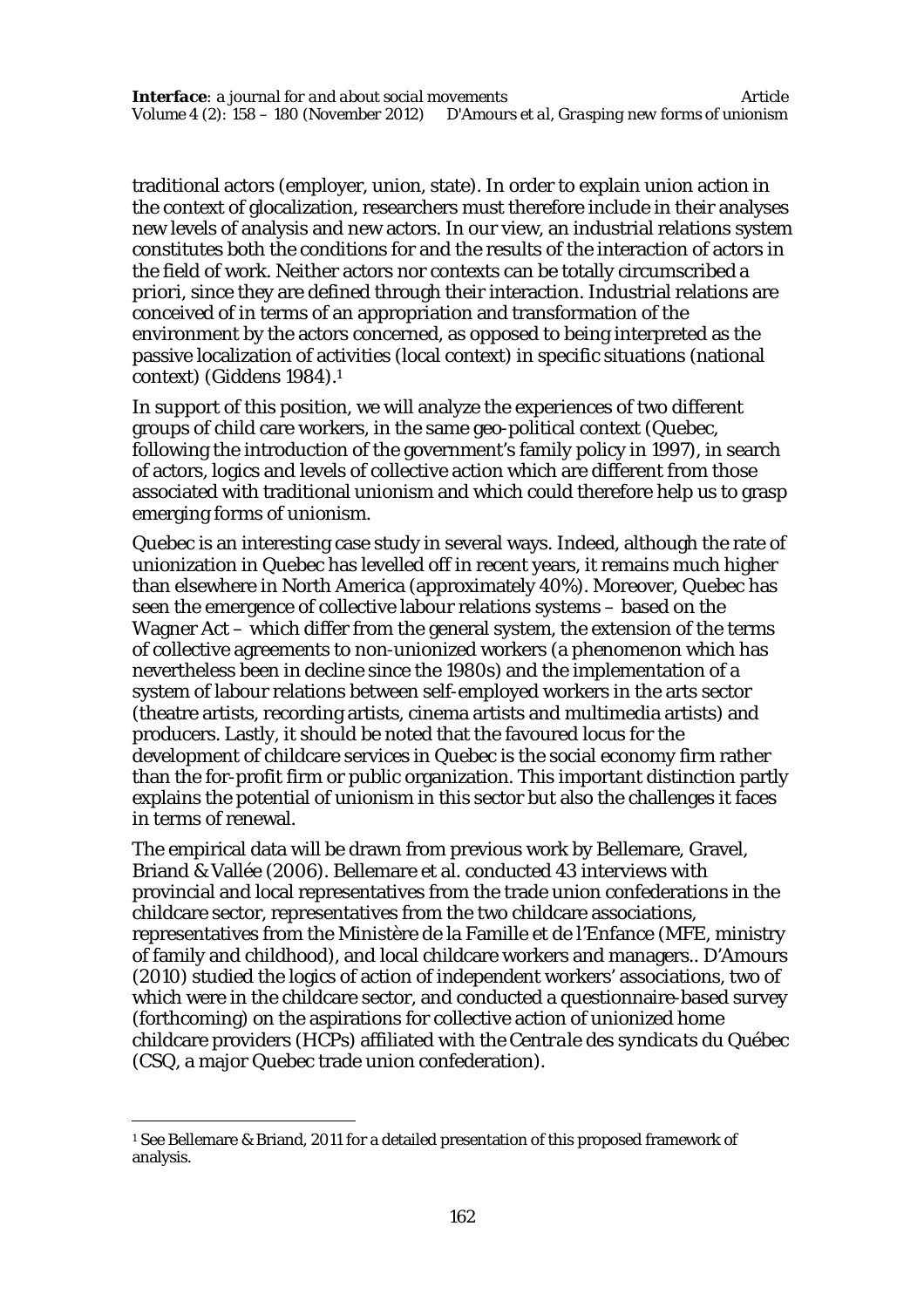# **The unionization experiences of educators working in childcare centres (CCs) and home childcare providers (HCPs) The development of childcare services in Quebec**

In Quebec, until the late 1960s, childcare needs were met by family members, friends and neighbours. However, the growing number of women in the labour market meant that an increasing number of children were in need of childcare services and were often cared for in inadequate conditions. The first non-profit childcare centres emerged in 1966. Their funding was fragile and relied on parents' contributions and federal and provincial government funds. Government programs were created following an increase in public demand in the 1970s, but the funding remained insufficient. Some childcare centres closed down while others were forced to substantially increase parents' contributions, which reduced the accessibility of childcare services. Very often, the survival of a childcare centre hinged on the very poor working conditions of its workers and the volunteer participation of parents in maintenance tasks and activities with the children.

From 1980 to 1990, the funding situation changed little. A report drawn up in the late 1980s indicated that there was little social recognition for: (1) the work of childcare workers and (2) the collective responsibility for childcare services on the part of political leaders. Public subsidies mainly targeted low-income families; other taxpayers benefited from tax deductions. During this period, social action took the form of non-partisan political action which grew out of social movements led by unions and women's groups and brought together parents who stood in solidarity and shared a common understanding of the issues.

In 1994, there was a significant breakthrough when the Government of Quebec granted a subsidy linked directly to the wages of childcare centre workers. Until then, the government had been opposed to this idea, alleging that childcare centres were independent entities and that their wage policy came under the responsibility of their boards of administration. The election of a PQ government in 1995 led to the creation of a multi-stakeholder task force mandated with examining funding and the question of wages. The "March for Bread and Roses" organized by the women's movement in 1995 sped up the debate on the social economy, since one of the demands put forward specifically concerned childcare services. In 1996, a Quebec-wide Socio-Economic Summit was held, bringing together employers and unions (invited by the government) and, for the first time, several representatives from social movements (women's groups and social economy actors). The social economy was recognized as an alternative mode of economic activity in exchange for an agreement by the social actors on the government's pursuit of a zero deficit goal.

In September 1997, the government announced the creation of a network of childcare centres – social economy firms – and of the MFE. Each childcare centre was to care for children until they entered Kindergarten and set up a program fostering their development. The policy provided for a rapid increase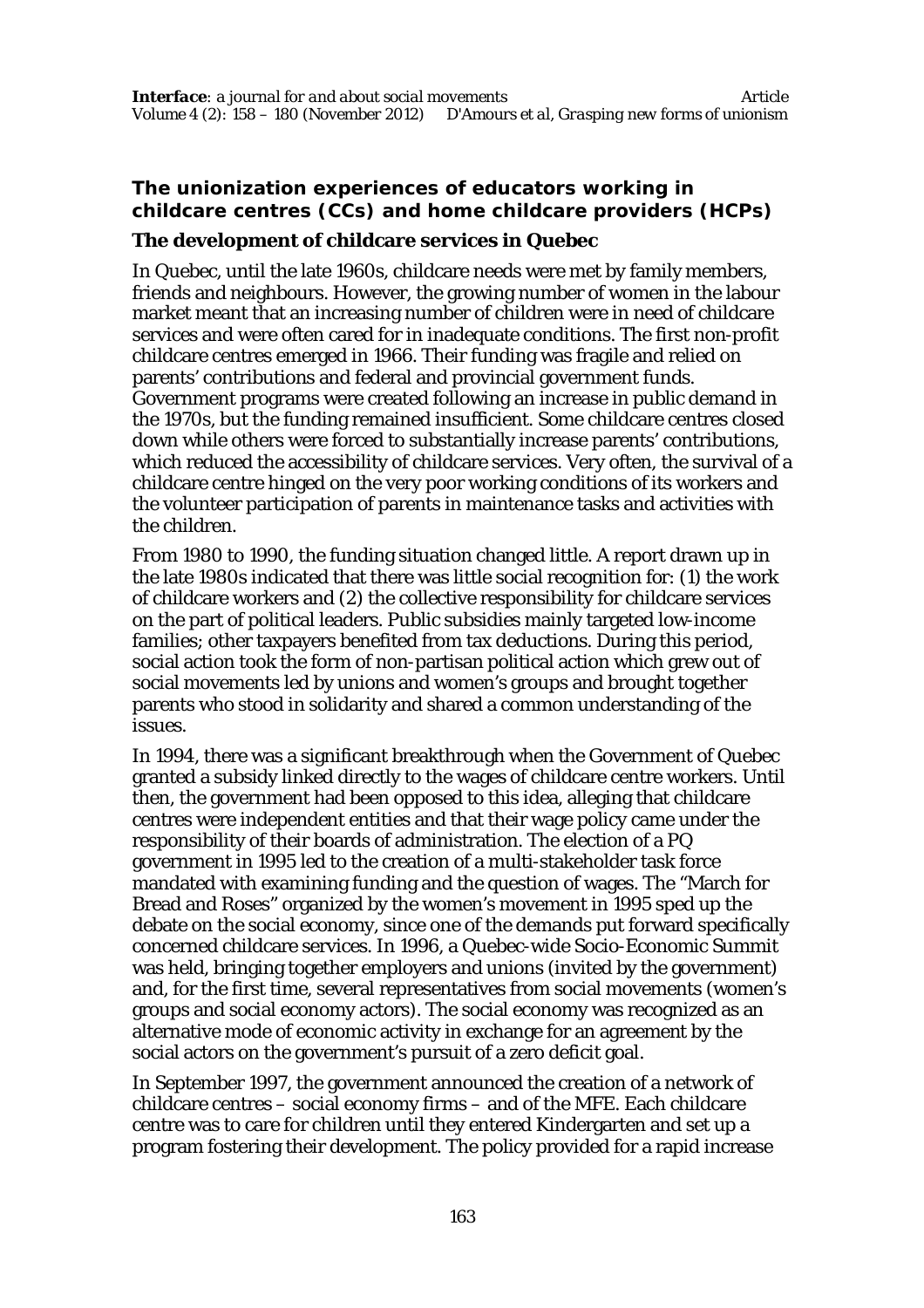in the number of available childcare spaces, the gradual introduction of reduced-contribution childcare spaces, the accelerated introduction of part-time educational childcare and the provision of free childcare services for children from disadvantaged backgrounds. The law provided for the participation of parents in the organization and running of childcare centres and these centres were given the responsibility to train the parents who would be sitting on their boards of directors. The CCs were given the mandate to set up educational services within the parameters established by the MFE and to provide other services to families: support, assistance and advice to parents, a variety of childcare services (drop-in, summer, evening, night, part-time), etc. The government would now fund 85% of the cost of each childcare space. Between 1997 and 2002, 88,064 new spaces were created, the MFE's budget was quadrupled (from \$290 million to \$1,025 billion), and the number of CC workers rose from 11,580 to 22,781. In 2011, over 214,000 spaces were available, distributed among more than 1000 CCs, over 600 subsidized private daycare centres, and almost 15,000 HCPs.

The provision of home childcare, which was legally recognized in 1979 and specifically regulated as of 1994, underwent a major transformation following this reform. In order to respond to the ever-growing demand for quality childcare services, the MFE included in its program educators providing home childcare who wished to offer reduced-contribution childcare spaces. Thus, some 15,000 HCPs provided approximately 120,000 additional spaces. The MFE gave the CCs the role of coordinating, overseeing and monitoring these educators, and this is when they began to be called "home childcare providers" (HCPs). The 1997 *Act respecting childcare centres and childcare services* thus integrated into the same network two different types of childcare (in childcare centres and home childcare), covering two different types of workers: educators employed by childcare centres and self-employed home childcare providers.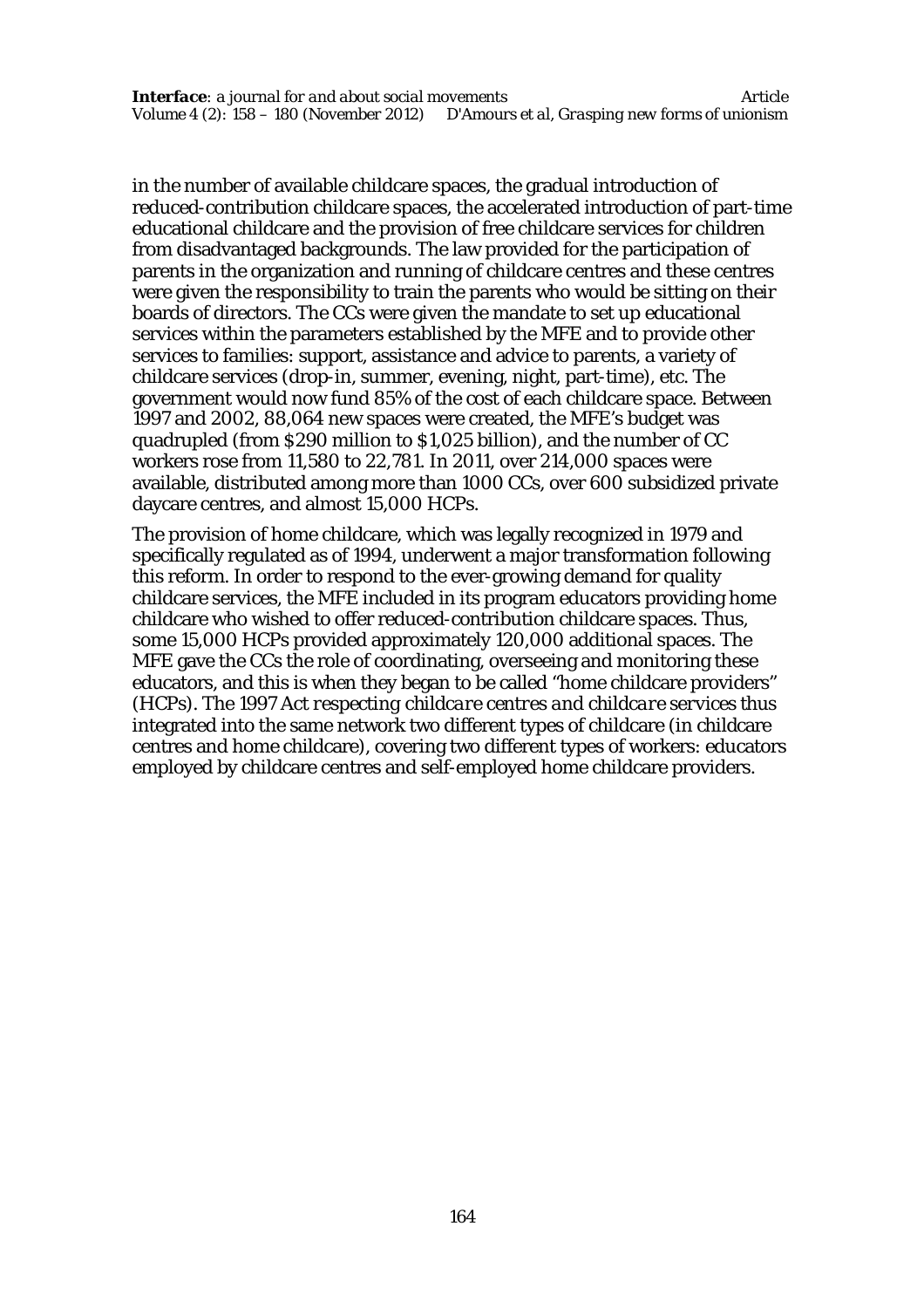|      | Social<br>movements                                                                              | <b>Public policy</b>                                                                                | Unionization of<br>employees of CCs                                                                                                                         | <b>Unionization of</b><br><b>HCPs</b> |
|------|--------------------------------------------------------------------------------------------------|-----------------------------------------------------------------------------------------------------|-------------------------------------------------------------------------------------------------------------------------------------------------------------|---------------------------------------|
| 1966 | Creation by<br>parents<br>(women's<br>groups) of the<br>first non-profit<br>childcare<br>centres |                                                                                                     |                                                                                                                                                             |                                       |
| 1970 |                                                                                                  |                                                                                                     | Together with the<br>womens' movement,<br>unions asked for the<br>creation of a<br>universal network of<br>free government-<br>funded childcare<br>services |                                       |
| 1974 |                                                                                                  | Program aimed at<br>partially funding<br>childcare services                                         |                                                                                                                                                             |                                       |
| 1979 |                                                                                                  | Legal recognition of<br>home childcare                                                              | First union<br>certifications                                                                                                                               |                                       |
| 1994 |                                                                                                  | Subsidy linked to<br>the wages of<br>childcare centre<br>workers<br>Regulation of<br>home childcare |                                                                                                                                                             |                                       |
| 1995 | "March for<br>Bread and<br>Roses"<br>organized by the<br>women's<br>movement                     |                                                                                                     |                                                                                                                                                             |                                       |
| 1996 |                                                                                                  | Socio-Economic<br>Summit<br>Recognition of<br>social economy                                        |                                                                                                                                                             |                                       |

Table 2: Timescale of the development of childcare and the unionization process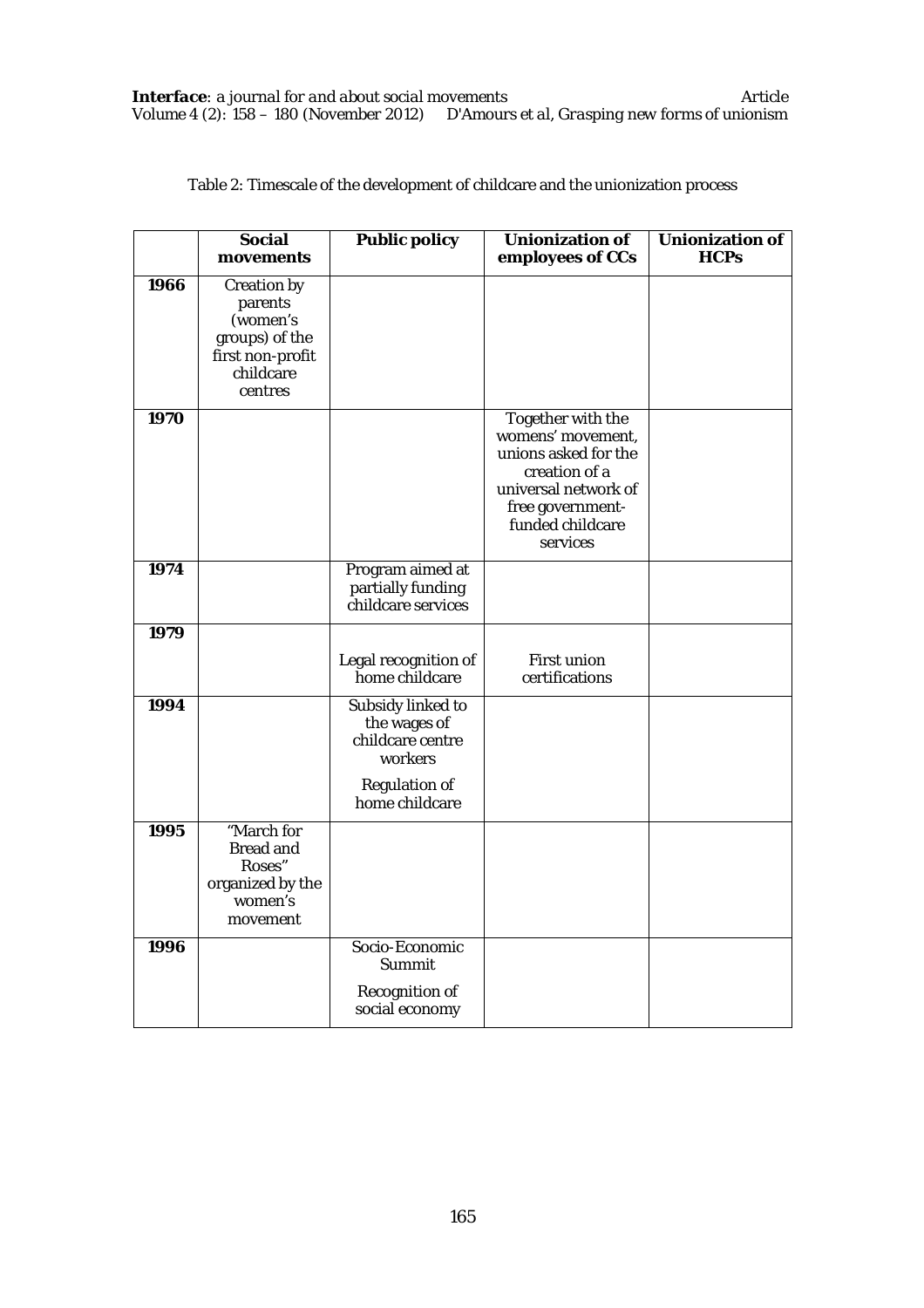| 1997-<br>1998 | Quebec Family<br>Policy<br>Creation of a<br>network of<br>childcare centres<br>offering reduced-<br>contribution spaces<br>(RCS)<br>CCs were given the<br>mandate to<br>coordinate and<br>monitor HCPs<br>offering RCS | 1998: the childcare<br>unions demanded a<br>sector-based central<br>bargaining table, and<br>made 3 main<br>demands<br>1999: the gov't met<br>unions' demands | Although<br>considered to be<br>self-employed,<br>some HCPs<br>approached union<br>federations,<br>asking to be<br>considered as<br>employees |
|---------------|------------------------------------------------------------------------------------------------------------------------------------------------------------------------------------------------------------------------|---------------------------------------------------------------------------------------------------------------------------------------------------------------|-----------------------------------------------------------------------------------------------------------------------------------------------|
| 2002-<br>2003 |                                                                                                                                                                                                                        |                                                                                                                                                               | Courts granted<br>union<br>certification to<br>several groups of<br><b>HCPs</b>                                                               |
| 2003          | The gov't withdrew<br>from HCPs their<br>status as<br>employees; this law<br>was declared<br>unconstitutional by<br>the Superior Court<br>in 2008                                                                      |                                                                                                                                                               |                                                                                                                                               |
| 2009          | Creation of a<br>distinctive<br>collective labour<br>relations system                                                                                                                                                  |                                                                                                                                                               |                                                                                                                                               |
| 2011          |                                                                                                                                                                                                                        |                                                                                                                                                               | Unionization<br>campaign under<br>the new labour<br>relations system                                                                          |

#### **The unionization of educators employed by childcare centres**

During the 1970s, the trade union confederations joined the women's movement, the *Comité de liaison des garderies populaires*, and other citizens' groups and community organizations with the aim of inducing the Government of Quebec to recognize its collective responsibility in the area of childcare services. Within union organizations, the women's action committees, created during the 1970s, promoted the work-related and societal demands of women. These committees were very active in terms of helping the union confederations develop their positions and means of action with regard to childcare services.

The first demand was for the creation of a universal network of free government-funded childcare services. Women workers, together with the *Confédération des syndicats nationaux* (CSN, Confederation of National Trade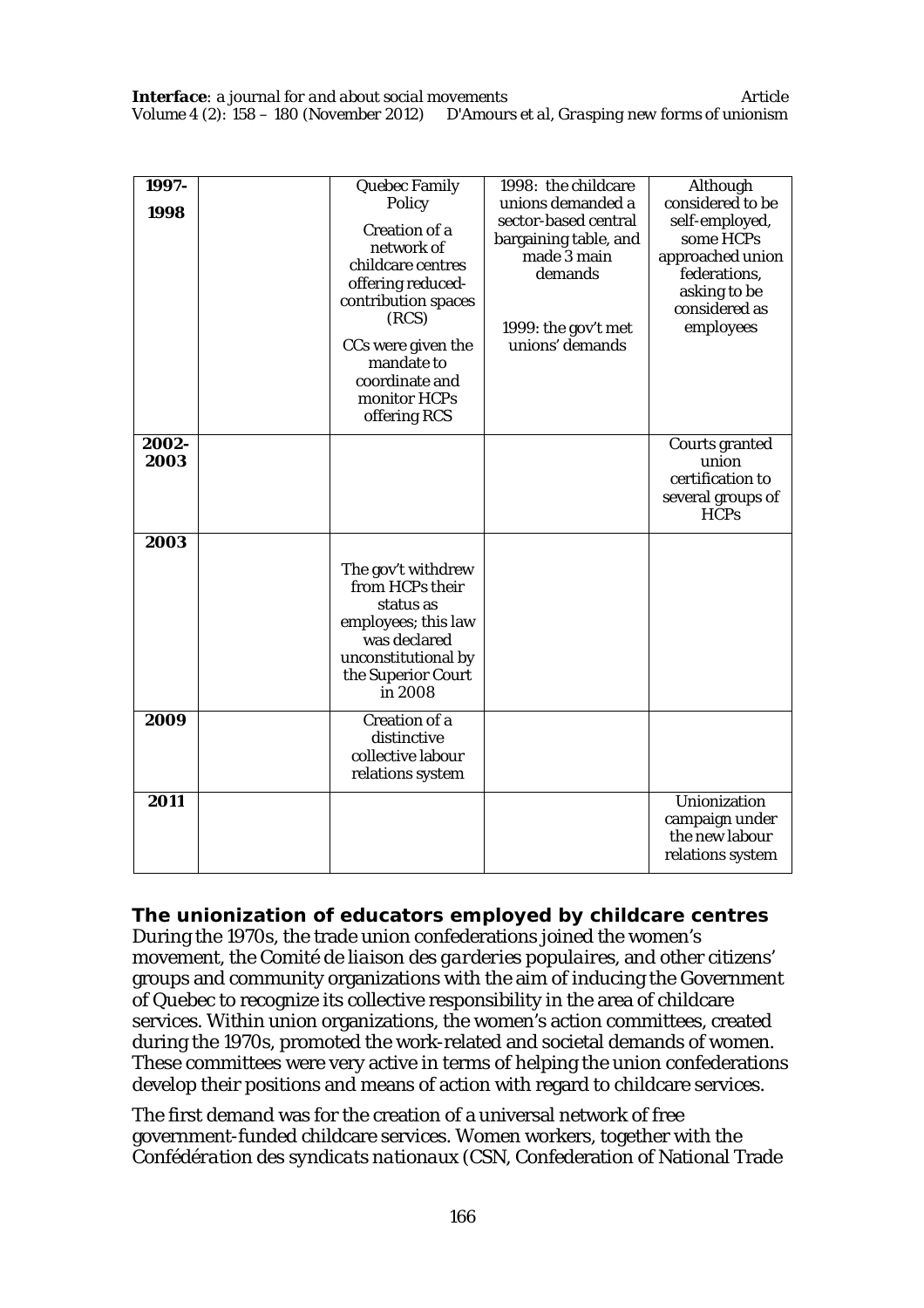Unions) and the women's movement, came to the conclusion that unionization in this sector could act as an additional tool for consolidating the network and improving working conditions (Leclerc, 1986). The parties' aim was the creation of a provincial bargaining table where negotiations could take place with the government. More specifically, this coalition demanded that the government introduce direct subsidies to childcare centres rather than focusing exclusively on funding through assistance to parents.

This mobilization mainly entailed public awareness-raising campaigns, which involved publishing briefs, holding demonstrations, occupying government ministers' offices, and holding day-long Quebec-wide strikes demanding that the work of childcare workers be recognized. The participants in these strikes always included the workers and directors of childcare centres, and often parents and their children, as well as representatives from feminist organizations. This forced the Government of Quebec to set up a program aimed at partially funding childcare services as of 1974. These measures represented a first step toward the recognition of the government's responsibility with regard to childcare (Aubry, 2001). However, the insufficiency of government funding threatened the survival of many childcare centres which thus decided to group together in several regions in order to better support their demands.

During the 1990s, the coalition continued to make demands. While discussions concerning these demands were on-going, the awareness-raising campaign was making good progress and much of the public had become aware of the lack of recognition of childcare work due in particular to a publicity campaign in which the unions demonstrated that an educator working in a childcare centre earned two times less than a zookeeper responsible for looking after monkeys. This striking illustration of the systematic undervaluing of women's work united feminist and union demands. The government's repeated refusals on the question of funding led to a series of strikes, sometimes organized by the unions and sometimes by the parents, with each side supporting the strike activity launched by the other. On April 22, 1993, dozens of childcare centres participated in the North American strike by childcare centre workers. Several of these strikes also included parents and non-unionized childcare centre workers.

The election of a PQ government in 1995 signalled the possibility of an overhaul of childcare policy. The various feminist movements in Quebec organized a "Women's March" towards Quebec City on May 26, 1995 to demand that the government set up a program of "social infrastructures" that would lead to the creation of numerous jobs for women, protesting against the overly malegendered nature of government investments which gave priority to road infrastructures and "concrete."

In 1996, the PQ government organized the Quebec Socio-Economic Summit which notably led to the recognition, by the government, of the importance of social economy firms. This recognition led the government to directly subsidize childcare sector wages while respecting the autonomous nature of individual childcare centres, governed by boards of directors. These gains established the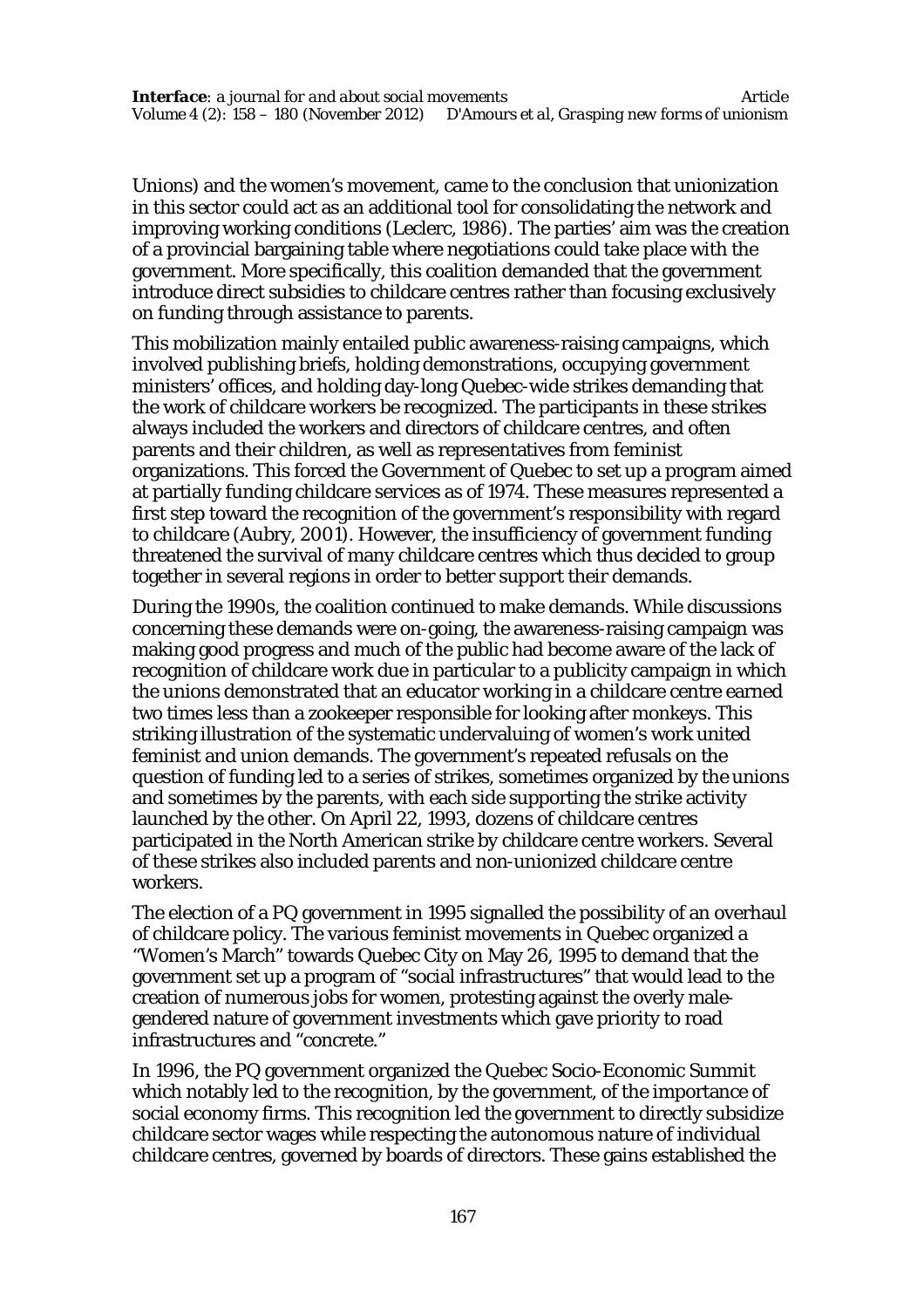basis for the government's 1997 Childcare and Family Policy – which went well beyond the sole question of funding childcare services $2 -$  and the creation of the MFE, the network of subsidized childcare centres, and the related regulations. The childcare policy also provided for the participation of parents in the organization and running of childcare centres.

During the 1998 negotiations, the childcare unions demanded that a sectorbased central bargaining table be set up. This table would bring together the unions, the MFE, and the two provincial childcare associations (*Concertaction* and the *Fédération provinciale des garderies*, which have since merged). These latter two entities had grown out of regional childcare associations and were made up of representatives from the boards of directors of childcare centres which were in turn made up of parents and childcare centre workers. They made three demands: (1) a significant wage adjustment and the introduction of a single wage scale for all childcare centres in the network; (2) the creation of a sector-based wage parity committee; and (3) the creation of a committee with the mandate to set up a pension plan for childcare centre workers (Aubry, 2001).

On May 20, 1999, the government met the educators' demands. The agreement provided for average wage raises of 35% over four years for all *unionized and non-unionized* childcare centre workers and for educators working in for-profit childcare centres, as well as an increase in the amount paid to home childcare providers (Lalonde-Gratton, 2002). This was an anomaly in the North American labour relations system which normally limits the scope of negotiated agreements to unionized workers and establishments only.<sup>3</sup> In this case, the main monetary content of the negotiated collective agreements (wages, benefits, insurance, pension, vacation and leave) was extended to non-unionized workers. Lastly, the agreement provided for the creation of working committees to discuss the introduction of a pension plan and pay equity plan which would be subject to future negotiations. The success of these union initiatives and the extension of the monetary content of the agreements to non-unionized workers led to a second wave of unionization, with the result that the rate of unionization in this sector currently stands at over 25%, or five times higher than that in other sectors of the social economy.

 $\overline{a}$ 

<sup>2</sup> As stated by Quebec Premier Lucien Bouchard on January 23, 1997, when he was presenting the White Paper on Family Policy, "The new provisions for family policy of the Government of Quebec are in line with several of the government's major goals, that is, to combat poverty, ensure equal opportunity, develop the social economy, integrate social assistance recipients into the labour market, and increase support for parents who are already employed. In addition to being central to the government's strategy, these provisions consolidate the most fundamental values of our society: the importance of family and love of children" *(trans).*

<sup>&</sup>lt;sup>3</sup> While successive governments in Québec put an end to most of the collective agreement decrees and deregulated labour relations, the agreement in the childcare sector revived the extension of working conditions to non-unionized workers, not under the Act respecting collective agreement decrees, but rather through the adoption of a ministerial regulation to this effect.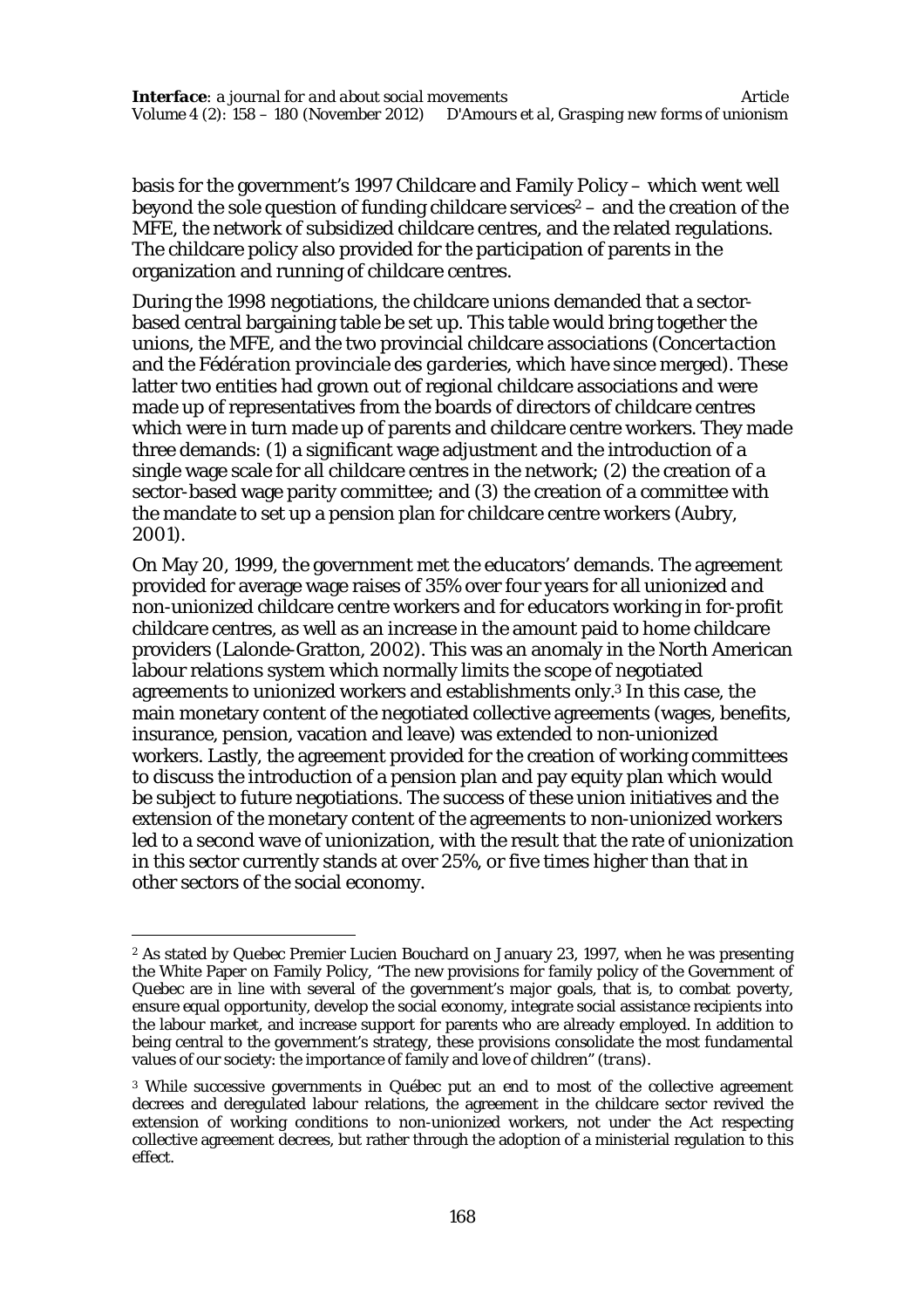# **The unionization of home childcare providers (HCPs)**

The major reform that took place in 1997, which consolidated the network of childcare centres and supported it, in particular, by creating reducedcontribution childcare spaces, also had a dramatic impact on home childcare services, which until then had been provided by self-employed workers who could freely choose the parameters of their work, while being subject to regulations aimed at ensuring the respect of quality standards. From 1997 onwards, not only were several elements of their service delivery (in particular, the fees they could charge and their hours of operation) now determined by the law or regulations but, also, the CCs were given the mandate to coordinate, oversee and monitor their services. This led to the emergence of two competing organizations, which each claimed to represent homecare providers (HCPs) but which embraced opposing logics: one sought to regain the lost autonomy of HCPs, while the other sought to have HCPs recognized as employees and give them access to unionization.

The *Association des éducatrices en milieu familial du Québec* (AEMFQ, Quebec association of educators providing home childcare) aimed to gain recognition of the status as self-employed workers of educators providing home childcare while improving the conditions surrounding their work. Thus, the main terms advocated by the AEMFQ concerned this recognition as well as a more limited, strictly administrative, control by a coordinating body that would deal specifically with home childcare. The AEMFQ supported the *Act to amend the Act respecting childcare centres and childcare services*, which gave HCPs the status of service providers as defined in the Civil Code, or self-employed workers. It also supported the principle behind the reform of 2005, which gave the coordinating offices more limited power than that which had formerly been given to the CCs, that is, their role no longer involved overseeing home childcare providers but rather coordinating and monitoring their services (as prescribed by law) and providing pedagogical support (when requested).

The *Alliances des intervenantes en milieu familial* (ADIMs, home childcare workers' alliances) were also formed following the *Act respecting childcare centres and childcare services*. Aside from the concerns raised by the reform of childcare services, two other developments, which arose in 1998, led to the emergence of this association of alliances: the revocation by CCs of some HCPs' work permits and the MFE's intention to no longer pay these workers for statutory holidays, citing as a reason their status as self-employed workers. It is interesting to note that when these HCPs first approached the CSQ, they were not familiar with union culture (referring to themselves, moreover, as an "alliance" rather than a "union") and that, at the beginning, their status as selfemployed workers did not appear problematic to them. It was the way the government used this status, citing it as a reason not to improve their working conditions, which pushed them to embrace the idea of unionization. For example, the impossibility for pregnant or breastfeeding HCPs to take advantage of preventive withdrawal, which educators employed by CCs could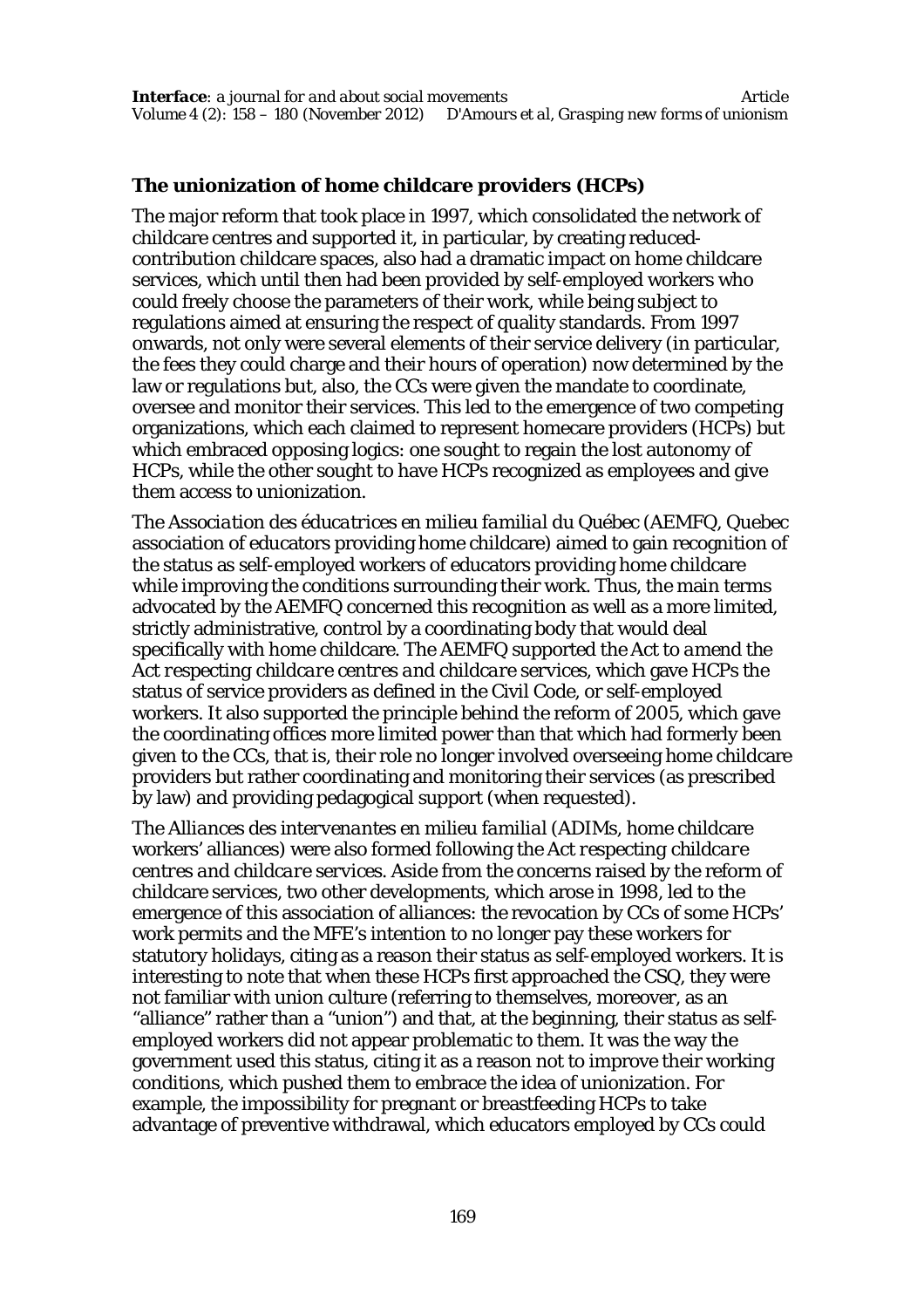do, became a key issue and a powerful symbol of the unfair working conditions which applied to home childcare providers.

The union organizations first put pressure on the legislator to allow these "hybrid" workers (legally self-employed but economically integrated into a network that controlled major parts of their service delivery) to be considered as employees.<sup>4</sup> In 2002 and 2003, after the legislator had rejected this proposal, several groups of HCPs (some affiliated with the CSQ and others with the CSN) filed dozens of applications for union certification under the Labour Code. Giving these workers the status of employees, the labour commissioner granted them certification. These decisions, which were first confirmed by the Labour Court, were then appealed before the Superior Court of Quebec. However, without waiting for the court's decision, in December 2003, the Government of Quebec adopted the *Act to amend the Act respecting childcare centres and childcare services*, which effectively withdrew from HCPs their status as employees. In the fall of 2008, the Superior Court of Quebec declared this law unconstitutional because it violated the right to freedom of association and the right to equality.

After the Superior Court decision, the Government of Quebec had to offer HCPs a form of recognition of their right to freedom of association. To this end, it created a distinctive system, outside of the general system provided for in the Labour Code, which gave the 15,000 HCPs the status of self-employed workers and set up a separate collective bargaining system for them. The *Act respecting the representation of certain home childcare providers and the negotiation process for their group agreements* which created this system, stipulated the subjects covered in a group agreement which were limited to the following elements: "the subsidy granted to fund educational home childcare and to give home childcare providers access to programs and services that meet their needs, in particular with regard to plans in such areas as employment benefits, health, safety, training and professional development, the terms and conditions applicable to days of leave, the procedure for settling disagreements, and the indemnification for losses sustained as a result of a suspension, revocation or non-renewal of recognition."

# **Analysis and Discussion**

 $\overline{a}$ 

A coalition, created some 30 years ago, between unions affiliated with two "competing" union confederations, women's movements and parents' associations, succeeded in bringing about the creation of a universal network of financially accessible quality childcare services, which also constituted a powerful symbol of the recognition of women's work, that is, the work of both the users of this network and its workers. This case empirically shows how

<sup>4</sup> This possibility exists under the Canada Labour Code which considers a "dependent contractor" to be an employee. The union organizations demanded that the Quebec Labour Code do likewise, but in vain.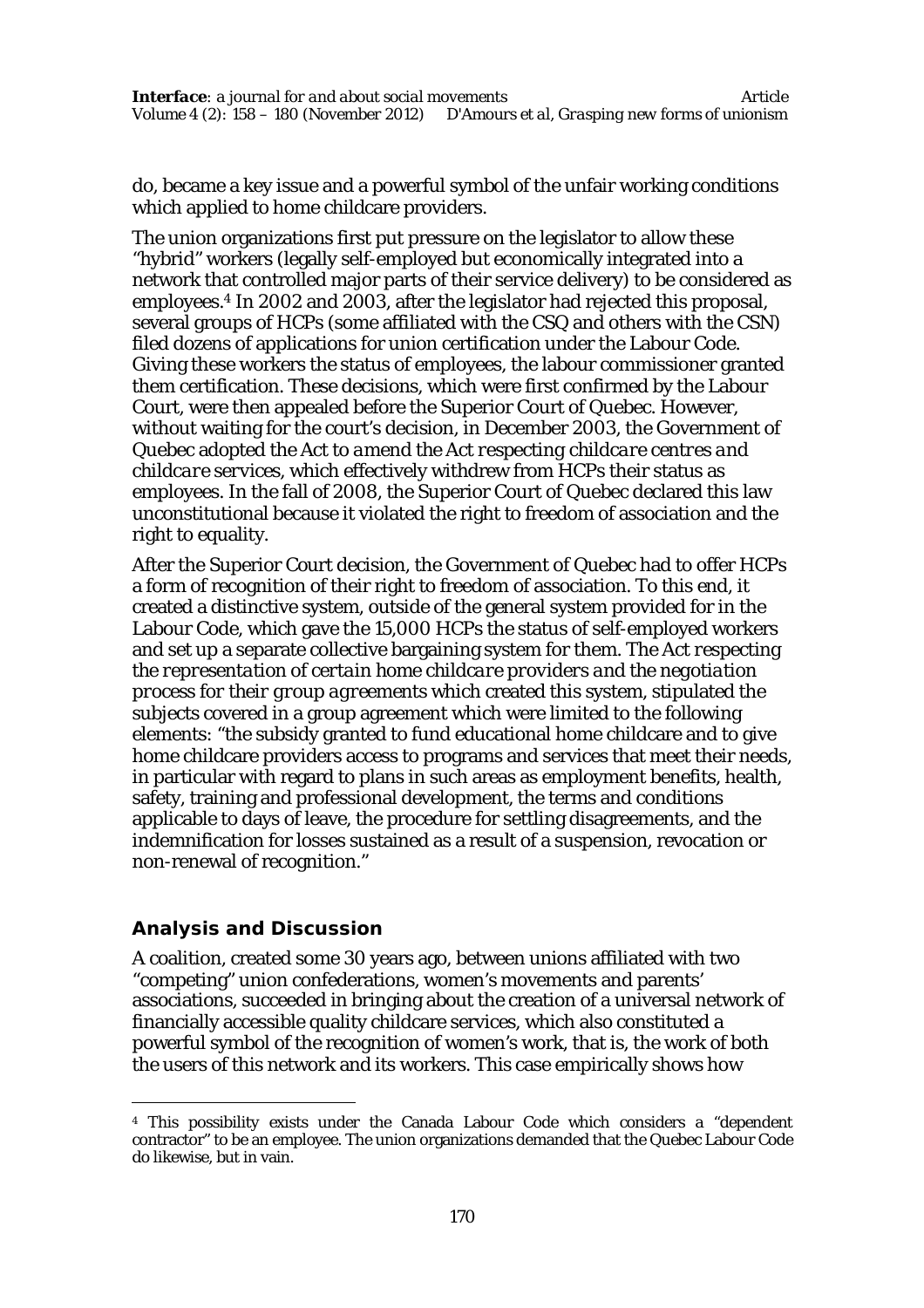union action can still act as the impetus behind a social movement with the power to force the government to adopt far-reaching social policy measures (social unionism) and succeed in bringing together workers whose profile is quite different from that of the typical unionized worker. In the following pages, we will highlight three specific characteristics of this movement.

The first characteristic is that it involved a struggle which was marked from the outset by a multiplicity of actors (women's movement, social economy) and which, through the identities it mobilized and the alliances it created, influenced the demands put forward by the unions. In this struggle, the unions had to modify the way they dealt with their partners and come to terms with two realities that were relatively new to them: the feminist movement, including feminist approaches to management, and the social economy. These realities, in fact, were behind the actors involved here, who made demands that differed from the usual union demands. This had an important impact on the mode of governance which prevailed in daycare services, as well as on the level at which negotiations were held.

In the early 1980s, divisions arose between the representatives of union organizations, regional unions representing childcare centre workers and childcare associations. Representatives from the union confederations feared the development of low-cost subcontracting to social economy firms. This is why they clearly favoured public ownership of childcare centres. It was not until the Socio-Economic Summit of 1996 that many of the unions' fears in this regard were eased.

Later on, differences emerged regarding which levels of negotiation to favour. Some unions preferred to join the Common Front of public and parapublic sector workers formed by the CSN, the CSQ and the *Fédération des travailleurs du Québec* (Quebec's federation of labour, FTQ). They saw this as the best way to force the government to recognize its responsibility to fund childcare centres.

Other unions advocated focusing on union action that would ensure that the control of childcare centres remained in the hands of parents, while also involving childcare workers. These unions and parents' associations felt that any unionization that would seek to integrate childcare centre workers into the state was therefore not an option. They believed that joining the Common Front would necessarily lead to state control over the network of childcare centres and to the loss of the co-management of the organization of childcare services by parents and childcare centre workers, and ultimately pit parents against these workers. Although the latter endorsed the goal of inducing the government to recognize its responsibility to fund childcare services, they strongly defended the idea that it was up to the childcare centres' autonomous boards of directors, made up of parents and childcare workers, to manage the funds granted. The "co-management" option thus implied a redefinition of the government's role in its relations with social groups (Leclerc, 1986) and suggested the development of a new union practice.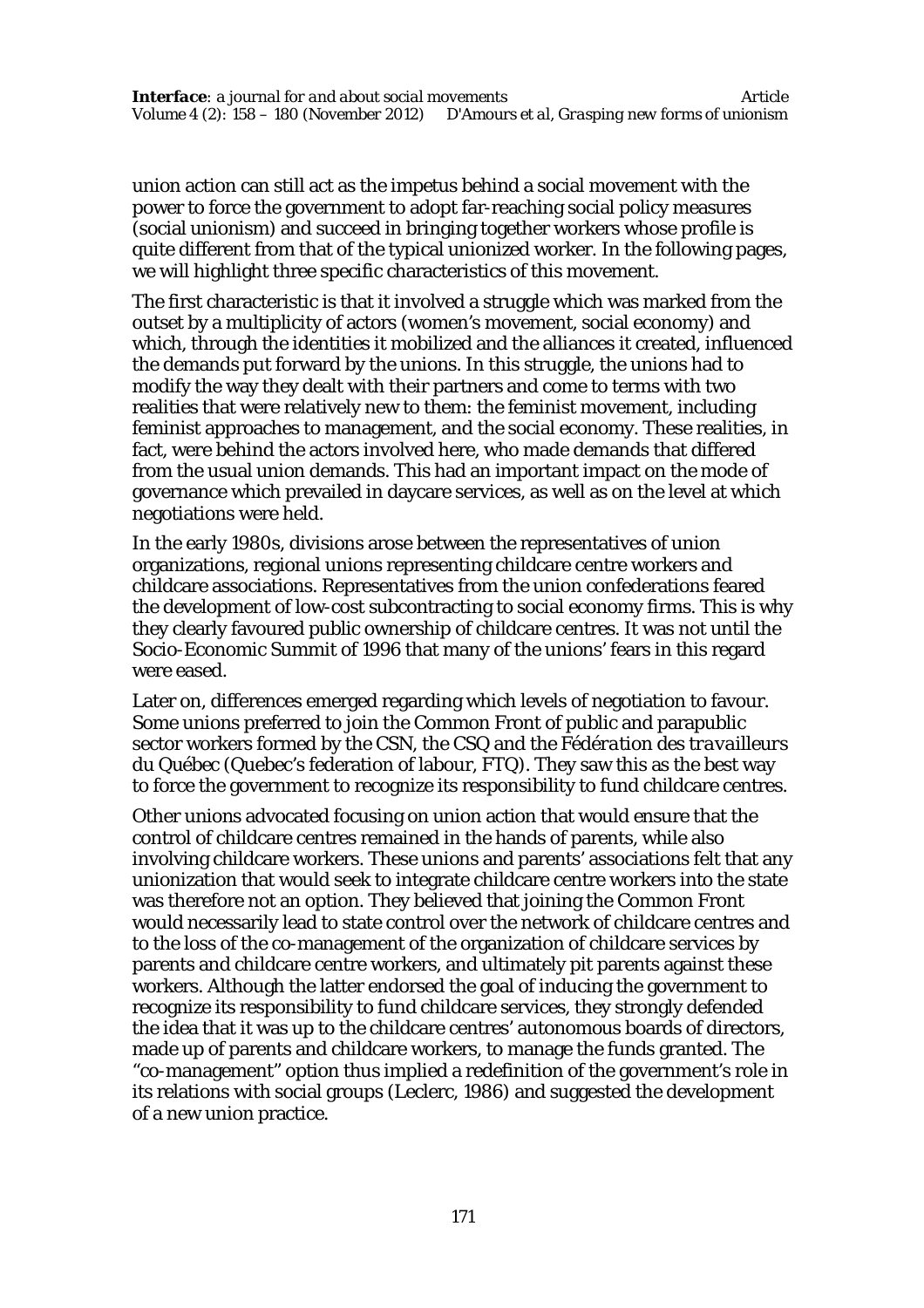Despite these differences, most of the childcare unions agreed to join the Common Front of public sector workers, which was given the mandate to demand the integration of childcare centre workers into the state. Faced with the fears raised by this option, the CSN attempted to reassure those who were skeptical by asserting that unionization would be carried out in such a way as to ensure that the relations between childcare centre workers and parents would not be affected. On the contrary, it was convinced that unionization would create a common front through which parents and childcare workers could put pressure on the government (Lalonde-Gratton, 2002).

However, the negotiations within the Common Front were not highly productive. Childcare policy did not move forward and subsidies to childcare centres remained low. In fact, due to inflation, the wage conditions of childcare workers deteriorated. In this context, it became more difficult to maintain the mobilization of stakeholders and keep up the pressure on the government. As of 1988, most childcare unions decided to discontinue their participation in the negotiations led by the Common Front. They chose instead to send their wage demands directly to the newly created bargaining table which allowed them to negotiate with the *Office des services de garde à l'enfance.* This decision led to some tensions; however, the regions that would have preferred to maintain their affiliation with the public sector rallied to the majority decision in the end.

Furthermore, parents, who had participated since the beginning in the struggle for the development of an accessible network of childcare services, wanted to be associated with the co-management of childcare centres without, however, being considered to be the employers of childcare workers. As one provincial representative of the CCs explained, "the government tried to convince the provincial parents' associations to become an employer body, which we always refused. We want to be associated with negotiations at the provincial level, but not on this basis. The MFE and the Conseil du Trésor [Quebec treasury board] are the employer body. We've fought for a long time to get them to take on this responsibility and we aren't going to go back on it now" (trans.). This is why a representative from the MFE was sitting at the central bargaining table in 1999, but not as the employer. Nevertheless, since the MFE was the main funder, its representative had the mandate to "make sure the MFE would be able to foot the bill" (interview with an MFE representative, trans.). However, these roles later became less ambiguous, according to the CSQ, which asserted that the CC associations went from being "pressure groups to becoming mouthpieces for the MFE" (interview with a CSQ representative). Since this time, the employer body at negotiations has been centralized to the provincial level and integrated into the services provided by the *Association québécoise des centres de la petite enfance* (AQCPE, Quebec association of childcare centres). The location and role of this employer body continue to be the subject of debate within the AQCPE today.

The second characteristic refers to the fact that, through this experience, the union organizations recruited members outside the ranks of their traditional membership, reaching out to women whose status was that of self-employed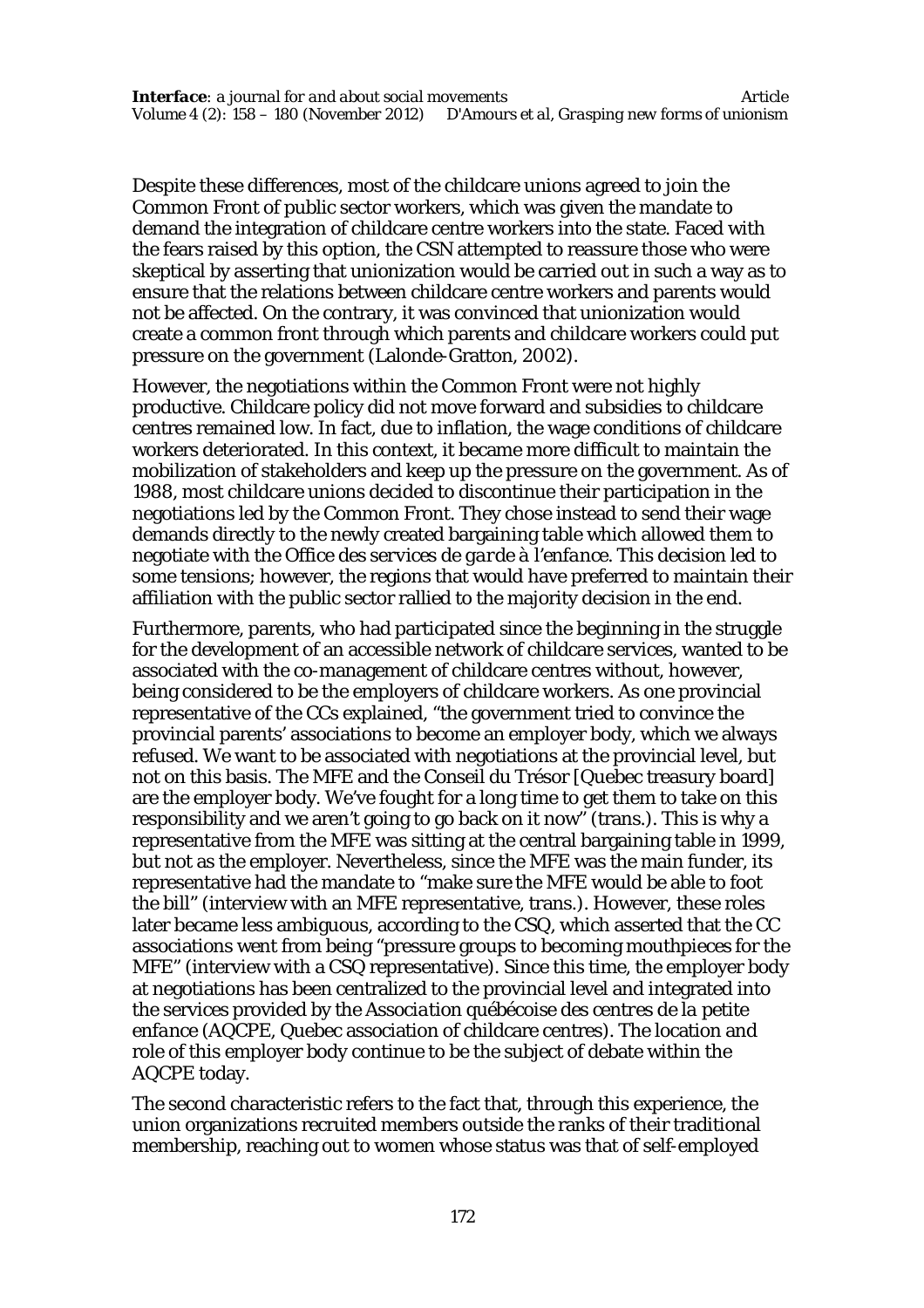workers working in their own homes. Moreover, these women had multiple logics of action – that had to be taken into account in the union action taken – which also marked the demands put forward.

Associations of educators providing home childcare existed before 1997 but it was the reform of 1997 – which made them "hybrid" workers (legally selfemployed but economically integrated into a network that controlled major parts of their service delivery) – that truly transformed these associations into actors. Two logics of action clashed: an entrepreneurial logic which mobilized their identity as self-employed workers who were "masters in their own homes" and a union logic demanding wages and social security provisions equivalent to those of employees of CCs, while maintaining some significant room to manoeuvre, in particular, the right to choose both their clientele and the individuals who would replace or assist them.

Thus, the logic behind the collective action taken by the AEMFQ has been described as being "entrepreneurial" (D'Amours, 2010), that is, the HCPs saw themselves as entrepreneurs who were demanding full and complete autonomy and aimed to limit or modify the controls over them. In addition, the context of this "enterprise" was the family home. This, moreover, is what led the AEMFQ to specify that the "provision of services" could differ from one enterprise to another, in particular because the educators had to take into account their own families' needs. The AEMFQ demanded the adoption of measures that would increase the autonomy of its members (in particular, the right to be replaced occasionally and not to apply the pedagogical program), as well as less restrictive standards than those applied in CCs. As for their working conditions, the AEMFQ put forward demands related to fee increases, but not to social security. In fact, this association considered that it was up to each educator to take care of these matters herself, and to choose, among a range of social security options, those that met her needs.

The action taken by the ADIMs was, for its part, marked by "traditional union logic" in the sense that this association of alliances considered HCPs to be workers, and demanded standardized working conditions and equal wages to other workers in this sector, while seeking to broaden the statutory definition of employee. The action taken by the ADIMs consisted in extending labour law protection, including the freedom of association, to as many workers as possible. Union organizations in Quebec fought to have the Labour Code's definition of employee broadened to include dependent contractors, that is, individuals who own or rent their equipment and work tools but who are economically dependent on their contract giver (CSN), or former employees who have been turned into "self-employed workers" by their employer (FTQ) (in El Filali & Denis, 2004). As seen above, these alliances did not succeed in this regard. Moreover, they supported the organization of legally independent workers for whom the conditions surrounding their work had changed to the point where it was hoped that they could be reclassified as employees under current laws. The union organizations did not succeed in obtaining this reclassification for HCPs, among others, because, while the workers concerned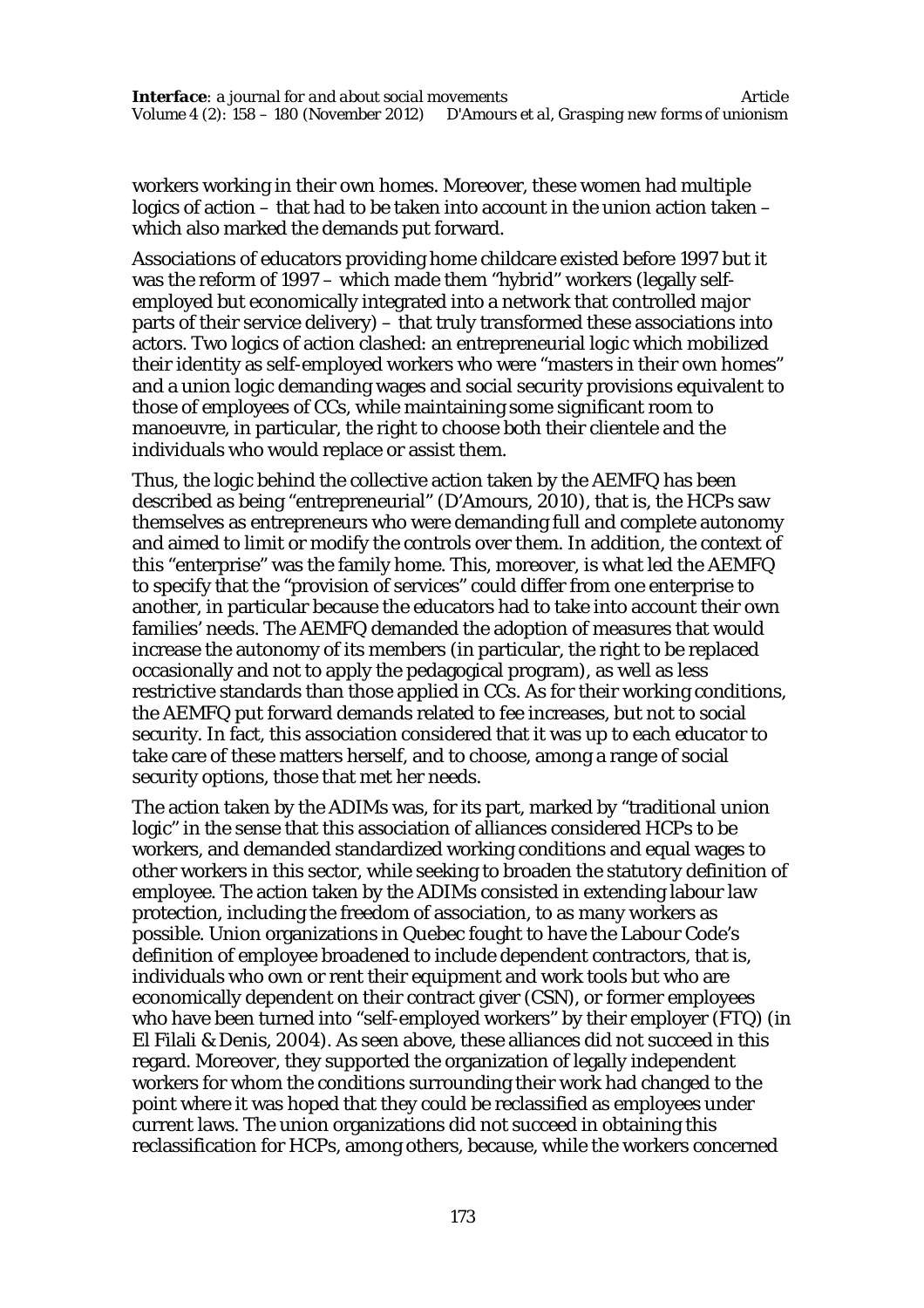showed several characteristics that were similar to those of employees, they also shared some of the prerogatives enjoyed by self-employed workers. In this respect, it is interesting to note that HCPs, who cared for children in their homes, insisted on maintaining the possibility, specific to self-employed workers, of choosing their clientele, and, when applicable, the person assisting them or replacing them when they were sick. Moreover, they succeeded in having a professional autonomy clause included in their collective agreements, which gave them this prerogative.

The third and last characteristic refers to the results of the union action taken, namely, not only a significant improvement in working conditions – albeit to a different extent in each of the two cases – but also the implementation of a farreaching social policy and the creation of specific rules pertaining to the negotiation of working conditions and their subsequent extension to nonunionized workers.

Initially launched by a social movement demanding recognition of the government's responsibility with regard to childcare, the process of unionization contributed to the development of a network of quality childcare services but in which the organizations and actors remained autonomous. The establishment of this network and the resulting improvement in the working conditions of childcare workers made it possible to launch a second wave of unionization. In fact, the number of workers in this network doubled between 1997 and 2001, and the rate of unionization went up to almost 25% of CCs (CSQ, 2002). Moreover, the establishment of the network of CCs led to the association – indeed to the unionization – of educators providing home childcare, considered to be self-employed workers, a category of workers historically excluded from the possibility of collectively bargaining their working conditions. The Act respecting the representation of certain home childcare providers and the negotiation process for their group agreements, adopted in June 2009, set up a sector-based system for the negotiation of collective agreements for HCPs. However, the subject matters that could be negotiated were strictly limited by the law and the status of self-employed worker imposed by it still excludes HCPs from the field of application of the *Act respecting labour standards* and the *Pay Equity Act.*

The union organizations with which the ADIMs were affiliated, that is, the CSN and especially the CSQ, succeeded in bringing together the vast majority of HCPs and led negotiations to conclude the first collective agreements, signed in 2011. As was the case for educators working in childcare centres, these negotiations involved the Ministère de la Famille and the associations representing HCPs by territory. They took up the model used by the CCs such that the content of the signed agreement for each territory applies to all current and future HCPs in the said territory. In total, 100% of educators providing subsidized home childcare, unionized or not, are now covered by collective agreements which have improved their working conditions. Although the subject matters covered by the group agreements are quite limited, main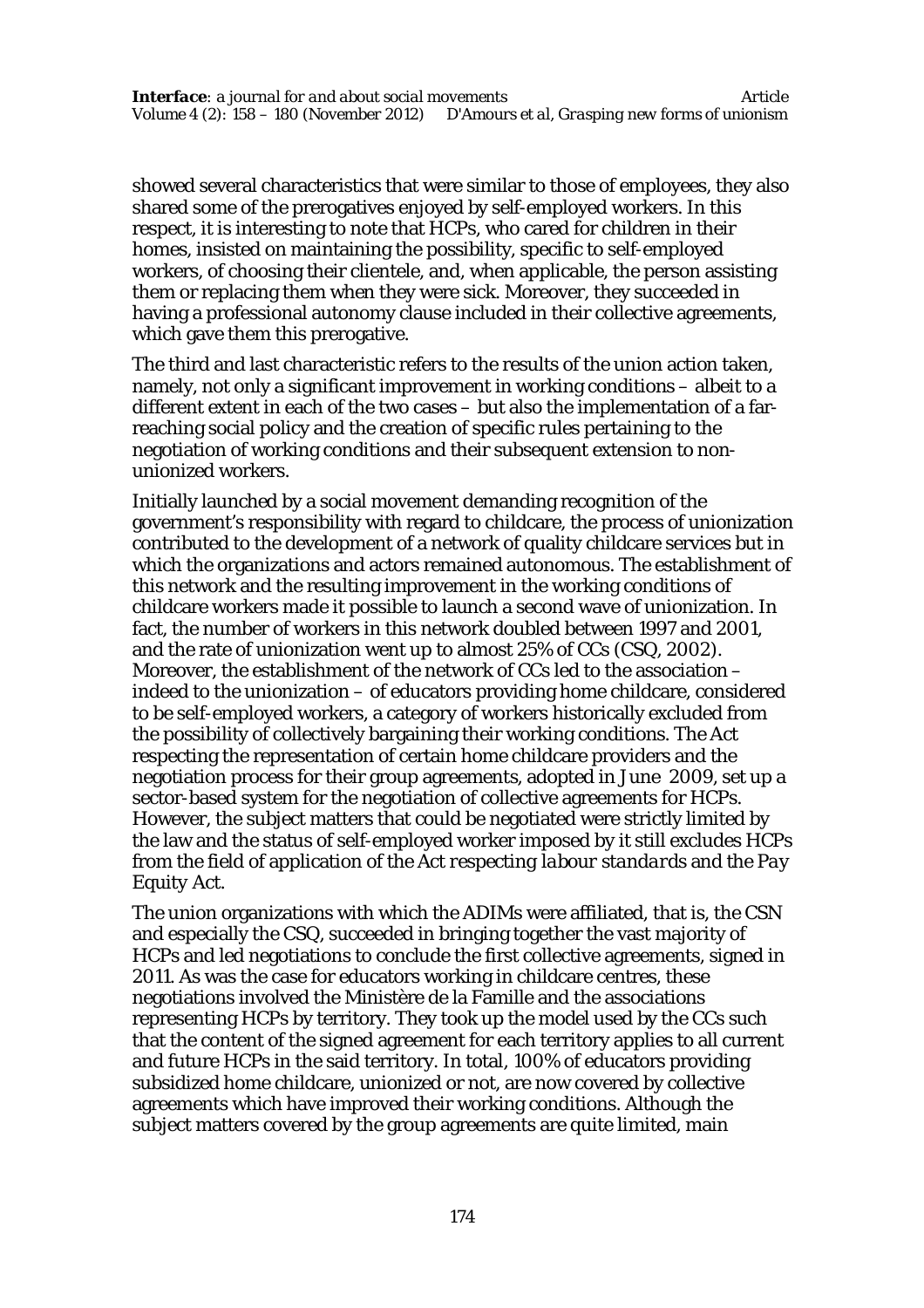improvements have been gained with regard to leave, vacation and the contribution to employee benefit plans.

| Table 3: Synthesis of relevant actors, logics / levels of action and results |  |
|------------------------------------------------------------------------------|--|
|------------------------------------------------------------------------------|--|

|                                          | Child care employees                                                                                                                                                       | <b>Homecare providers</b>                                           |                                                                                                                                    |
|------------------------------------------|----------------------------------------------------------------------------------------------------------------------------------------------------------------------------|---------------------------------------------------------------------|------------------------------------------------------------------------------------------------------------------------------------|
| <b>Actors</b>                            | Women's movement, citizens<br>groups, community<br>organizations, trade unions<br>(women workers)                                                                          | "Traditional" self-<br>employed workers'<br>associations<br>(AEMFQ) | HCPs joined trade<br>unions (ADIM)                                                                                                 |
| <b>Demands</b>                           | Creation of a universal network<br>of free government-funded<br>childcare services (direct<br>subsidies to CCs) Unionization<br>as a tool to improve working<br>conditions | Recognition of HCPs'<br>status as self-<br>employed workers         | Working conditions<br>and pay equivalent<br>to those of workers<br>in childcare<br>centres: full<br>coverage by the<br>labour laws |
| <b>Logics of</b><br>action               | Union                                                                                                                                                                      | Entrepreneurial                                                     | Union                                                                                                                              |
| Level of<br>action                       | Local/sector/national, evolving<br>through social relations                                                                                                                | Sector                                                              | Territory/sector                                                                                                                   |
| <b>Results:</b><br>working<br>conditions | Wage raises; benefits; working<br>committees to discuss pension<br>plans and pay equity                                                                                    |                                                                     | Subsidy raise;<br>contributions to<br>collective<br>insurance;<br>statutory holidays<br>and vacation leave                         |
|                                          | Sector-based central bargaining<br>table                                                                                                                                   |                                                                     | Sector-based<br>collective<br>bargaining<br>involving self-<br>employed workers                                                    |
| <b>Results:</b><br>rules                 | Main monetary content of the<br>negotiated collective agreements<br>extended to non-unionized<br>workers                                                                   |                                                                     | Main content of the<br>negotiated<br>collective<br>agreements<br>extended to non-<br>unionized HCPs                                |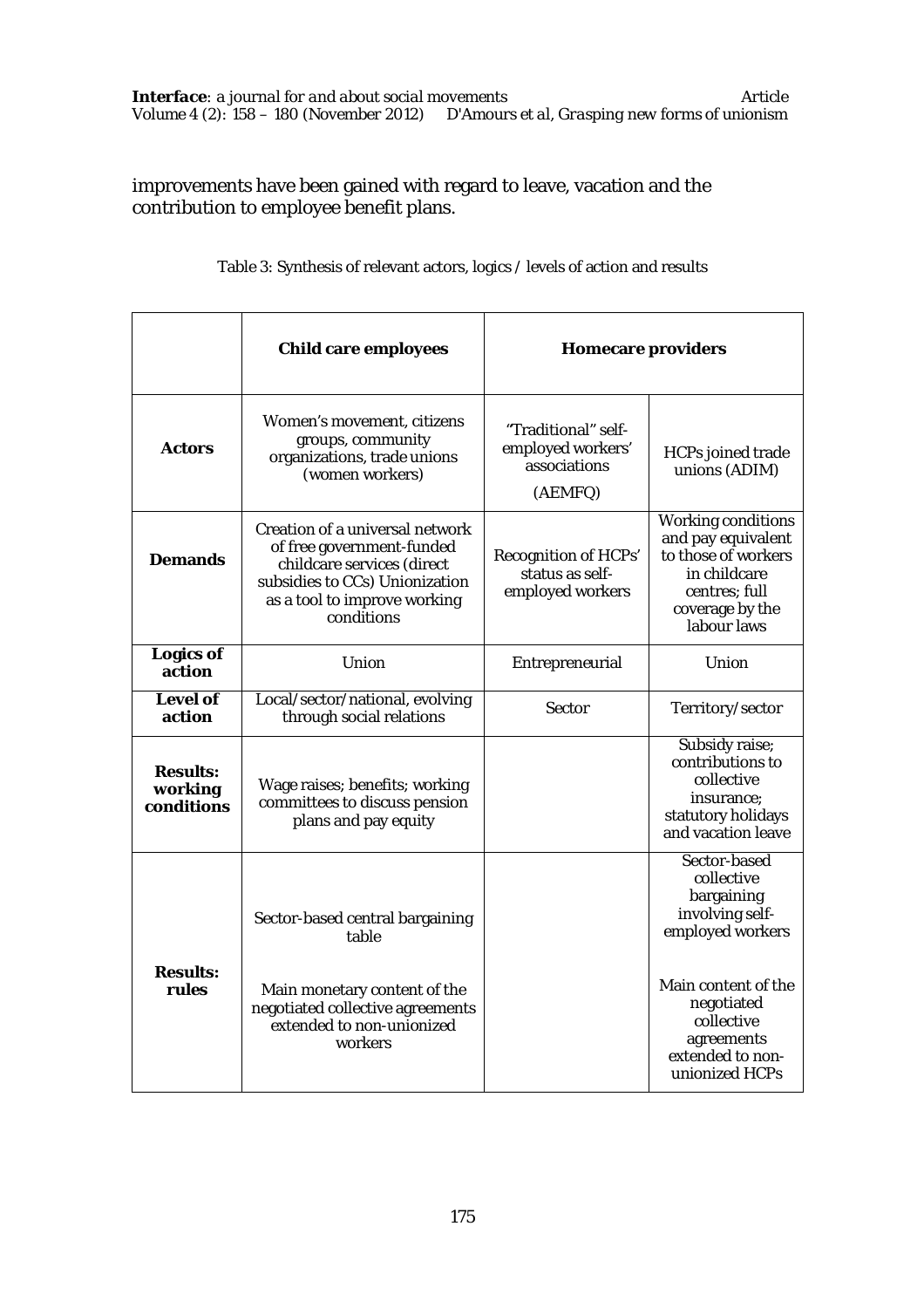# **Conclusion**

It was difficult for the unions to accept the development of social economy firms, which they had long associated with the low-cost subcontracting, by the government, of public or would-be public services. As was the case for the government, it took them time to understand and come to accept the practice of co-management by parents and childcare workers within the kind of flat organizational structure that this type of enterprise implies. The union action taken by educators working in childcare centres was certainly not linear and their logic of action derived from various allegiances – traditional union, social movements, occupational. This logic was nevertheless stamped by a strong identity (that of women) and persistent demands (recognition of their work but also the fight to combat poverty, ensure equal opportunity and integrate social assistance recipients into the labour market), and it led to the adoption of different rules (network forum, extending conditions to non-unionized educators). In the case of HCPs, the union logic took precedence over the entrepreneurial logic and their collective action led to the creation of a sectorbased system which allows self-employed workers to collectively bargain their working conditions, a measure which is quite exceptional in North America.

Throughout this article, we have suggested that the crisis of unionism is less serious than it might seem. Unionization experiences in the childcare sector have shown that collective action continues to be taken but that, because of the transformations that are taking place in the world of work, this action is increasingly moving away from its traditional basis – one firm, one employer, employees forming a union within a defined regulatory framework. What these experiences reveal, in particular, is that present-day union action is moving away from the traditional union logic which focused on defending certain human rights and freedoms (freedom from inequality and exploitation, the promotion of justice and equality) or emancipation politics (Giddens 1991), and that it is moving closer to identity issues and demands that are more closely associated with the political domain affecting workers' lives and their life choices (life politics, Giddens, 1991). Emerging forms of unionism involve new actors (women's movements and parents' associations, social economy movement) and various levels of action (sectoral, territorial), in a broader definition of the boundaries of work (not limited to salaried work). They have led to a number of gains in terms of wages, benefits and working conditions, extended to non-unionized workers, and to the development of a network of quality childcare services, in which the organizations and actors remain autonomous.

Taking account of the various issues and actors involved as well as the struggles related to emancipation politics and life politics represents both a challenge and an important developmental path for unionism. In order to grasp this opportunity, however, union organizations must recognize the autonomy for action of social movements and organizations working to defend the rights of minorities and non-salaried workers and stop pressing these actors to support unions and join causes that are foreign to them. Workers' rights can be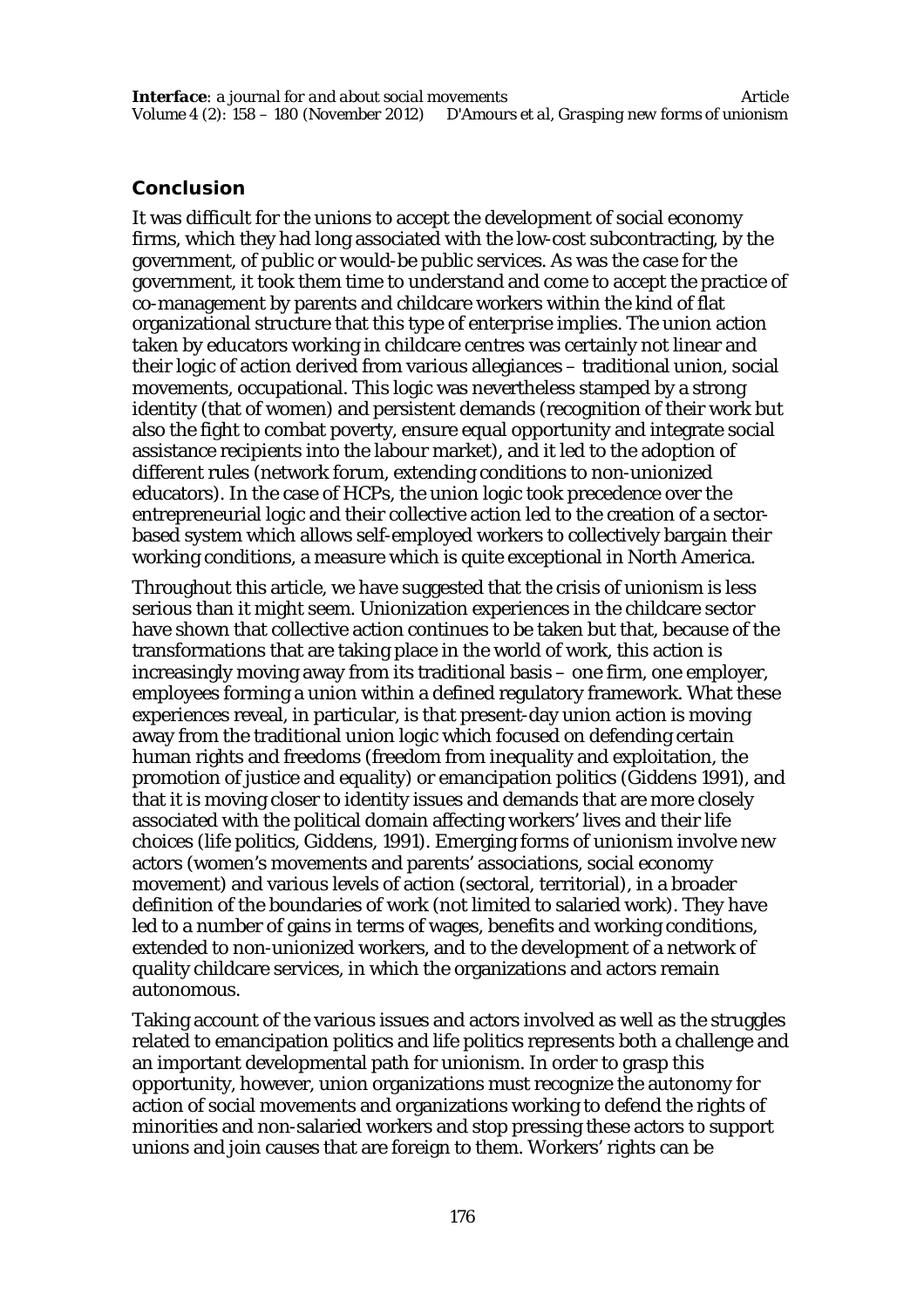defended through alliances with other types of human rights organizations and outside regular labour legislation, as illustrated by Heery et al. (2012).

The two cases studied here also demonstrate that the extension to nonunionized workers of major sections or the entire content of collective agreements does not constitute a brake on unionization. On the contrary, in both cases, this extension, under different legal mechanisms (a regulation and a law) was followed by a second wave of unionization. Further research is needed to explain this situation. In addition to the traditional business unionism theory according to which unions attract members through their ability to negotiate advantageous working conditions for their own members only, another hypothesis should be tested, that is, that it was the political pertinence of the struggle, combined with the improvement of working conditions and the social transformation of class and gender relations which led to the revival of unionism in these cases.

Another avenue for union action which could be explored pertains to the logic of action, and more specifically, the types of identity discourse mobilized by these actors. Apart from the class and gender identities mentioned above, our study showed that the boundaries between the "public" and "private" spheres, which are closely related to these identities, are also being challenged: "private" in the sense of "domestic," obliging the state to recognize home childcare providers' status as "workers" and acknowledge that childcare is a public concern. It should not be forgotten that, for a long time, the state insisted that childcare was strictly the private responsibility of parents, and that childcare could be supported through tax credits for parents. However, the investment it made in these fiscal measures was limited, forcing many mothers to stay at home. Interestingly, this same type of narrative can be heard in other major sectors which are experiencing strong growth, such as homecare for the sick or elderly. Seen as a private concern by many states, this sector mainly involves volunteer work on the part of women (mothers, wives, daughters). This sector also contitutes a potential private capitalist market and a union issue. Indeed, there is a growing need for quality homecare services and the workforce will be in need of protection. Can unionism find inspiration in the case of unionization in the childcare sector and the type of social struggles presented above in order to put forward proposals and actions aimed at a far-reaching transformation of social and political practices in this sector? The creation of a large coalition between unions, feminists, seniors' advocacy groups, and social economy actors would make it possible to put forward alternative proposals related to the development of services, social economy firms, intergenerational relations, and decent working conditions.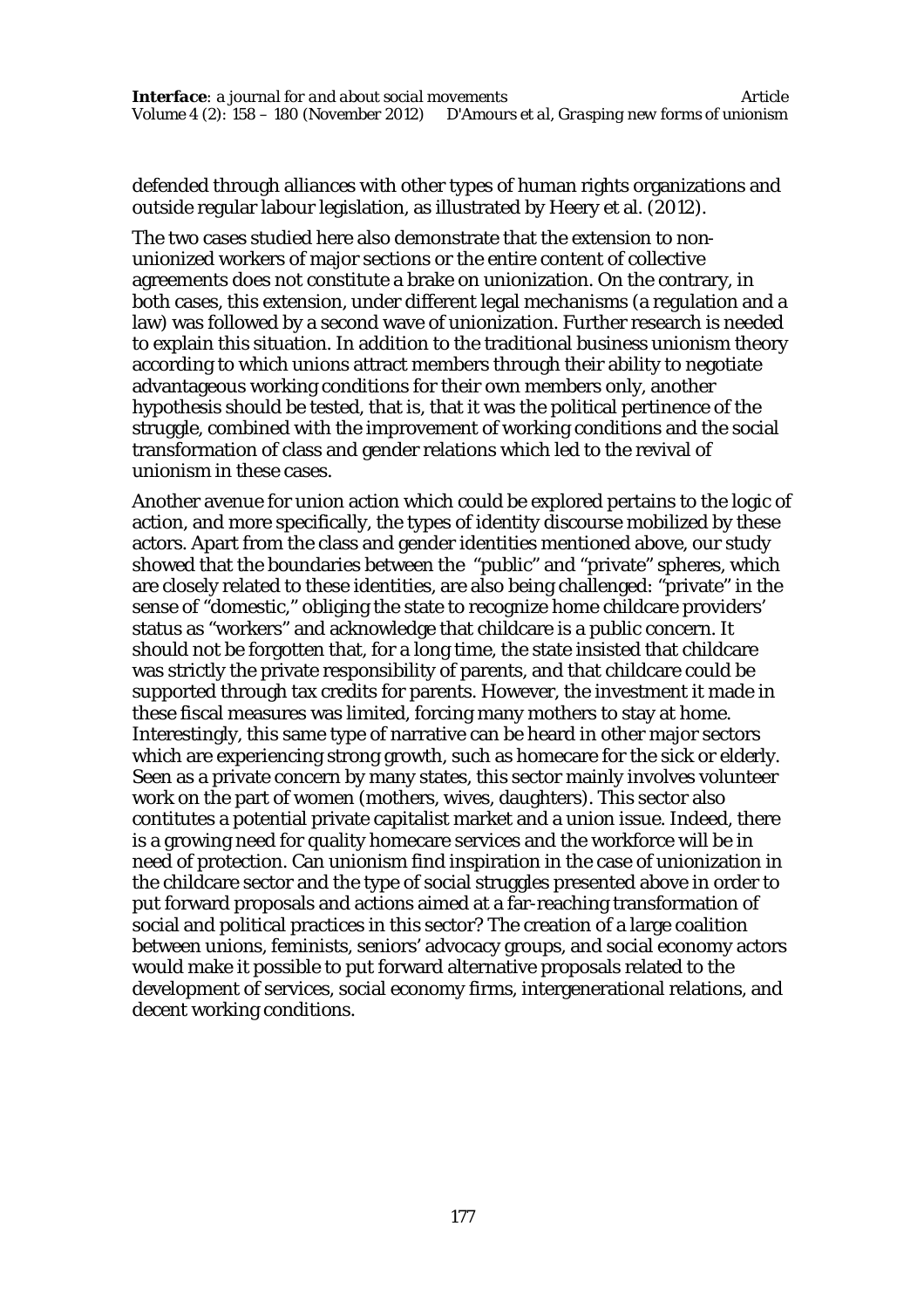#### **References**

Aubry, François. 2001. *30 ans déjà: le mouvement syndical et le développement des services de garde au Québec*. Montréal: CSN.

Behrens, Martin, Hurd, Richard and Waddington, Jeremy. 2003. *Structural Change as a Source of Union Revitalization*, 13th World Congress of the IIRA, Berlin, september.http://www.fu-berlin.de/iira2003/.

Bellemare, Guy. 2000. 'End Users : Actors in the Industrial Relations System'. *British Journal of Industrial Relations,* 38 (3)*:* 383-405.

Bellemare, Guy and Briand, Louise. 2011. 'Penser les relations industrielles: de la notion de système à la notion de région', in Guy Bellemare et Juan Luis Klein, *Innovations sociales et territoire : convergences théoriques et pratiques,* Québec, PUQ, Collections Innovations sociales, 43-76.

Bellemare, Guy, Gravel, Anne-Renée, Briand, Louise and Vallée, Alain. 2006. 'Syndicalisme et mouvements sociaux. Voie de renouvellement des theories du syndicalisme et de l'action syndicale efficace?'. *Économie et solidarité,* 36(2) : 192-218.

Briand, Louise and Bellemare, Guy. 2006. 'A Structurationist Analysis of Post-Bureaucracy in Modernity and Late Modernity'. *Journal of Organisation Change Management,* 19(1) : 65-79.

Boyer, Robert and Hollingsworth, J. Rogers. 1997. 'From National Embeddedness to Spatial and Institutional Nestedness'. Pp 422-484 in *Contemporary Capitalism. The Embeddedness of Institutions,* edited by J. Hollingsworth and R. Boyer. Cambridge: Cambridge University Press.

Clawson, Dan. 2003. *The Next Upsurge. Labor and the New Social Movements*. Cornell: ILR Press.

D'Amours, Martine. 2010. 'Les logiques d'action collective d'associations regroupant des travailleurs indépendants.' *Relations industrielles / Industrial Relations,* 65(2): 257-280.

D'Amours, Martine. 2006. *Le travail indépendant: un révélateur des mutations du travail*. Québec: Presses de l'Université du Québec.

Enjolras, Bernard. 2006. *Conventions et institutions*. Paris: L'Harmattan.

Gazier, Bernard. 2003. *Tous sublimes: vers un nouveau plein-emploi*. Paris : Flammarion.

Giddens, Anthony. 1991. *Modernity and Self-Identity*, Stanford: Stanford University Press.

Giddens, Anthony. 1984. *The Constitution of Society*, Cambridge: Polity Press.

Heery, Edmond, Abbott, Briand and Williams, Stephen (2012). 'The Involvment of Civil Society Organizations in British Industrial Relations. Extent, Origin and Significance', *British Journal of Industrial Relations*, 50(1): 47-72.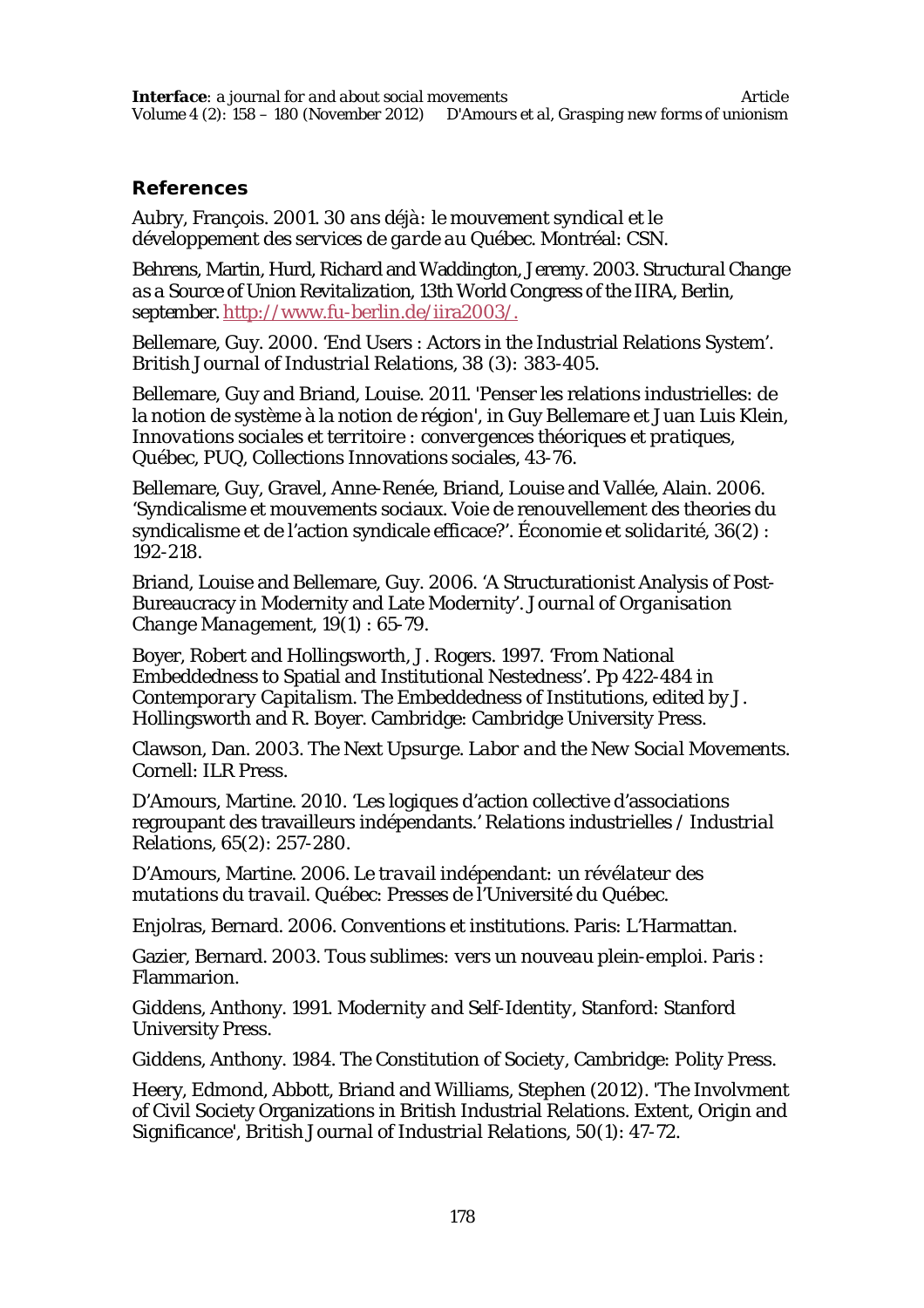Jones, Sandra. 2002. 'A Woman's Place in on the Picket Line. Towards a Theory of Community Industrial Relations'. *Employee Relations,* 24(2): 151-166.

Lalonde-Gratton, Micheline. 2002. *Des salles d'asile aux centres de la petite enfance*, Sainte-Foy: Presses de l'Université du Québec.

Leclerc, Johanne. 1986. *La syndicalisation dans les garderies populaires du Québec de 1979 à 1984*, Ottawa: Bibliothèque nationale du Canada, Collection Thèse.

Lévesque, Christian and Murray, Gregor (2010). 'Local Unions Strategies in Cross-Border Alliances', *Labor Studies Journal*, 35(2): 222-245.

Osterman, Paul, Kochan, Thomas, Locke, Richard and Piore, Michael. 2001. *Working in America*, Boston, MIT Press.

Roy, Mario and Audet, Micheline. 2003. 'La transformation vers de nouvelles formes d'organisation plus flexibles: une cadre de référence.' *Gestion,* 27(4): 43- 49.

Sassen, Saskia. 2000. *Cities in a World Economy*. Thousand Oaks: Pine Forge.

Schmid, Günther and Gazier, Bernard, eds. *The Dynamics of Full Employment: Social Integration through Transitional Labour Markets*. Cheltenham UK; Northampton, MA, USA: E. Elgar Pub.

Taylor, Rebecca F. 2004. 'Extending Conceptual Boundaries: Work, Voluntary Work and Employment'. *Work, Employment and Society,* 18(1): 29-49.

Turner, Lowell. 2004. 'Labor and Global Justice: Emerging Reform Coalitions in the World's Only Superpower.' *German Journal of Industrial Relations,* 11(1- 2): 92-111.

Turner, Lowell and Hurd, Richard. 2001. 'Building Social Movement Unionism: The Transformation of the American Labor Movement.' Pp 9-26 in *Rekindling the Movement: Labor's Quest for Relevance in the Twenty-First Century* edited by Turner, L., Katz, H.C., Hurd, R.W. Ithaca: Cornell University Press.

Yates, Charlotte (2010). 'Comprendre le travail de soins, syndiquer les femmes : comment le cadrage d'un problème modèle une stratégie syndicale.', *La Revue de l'IRES*, 65(2): 133-151.